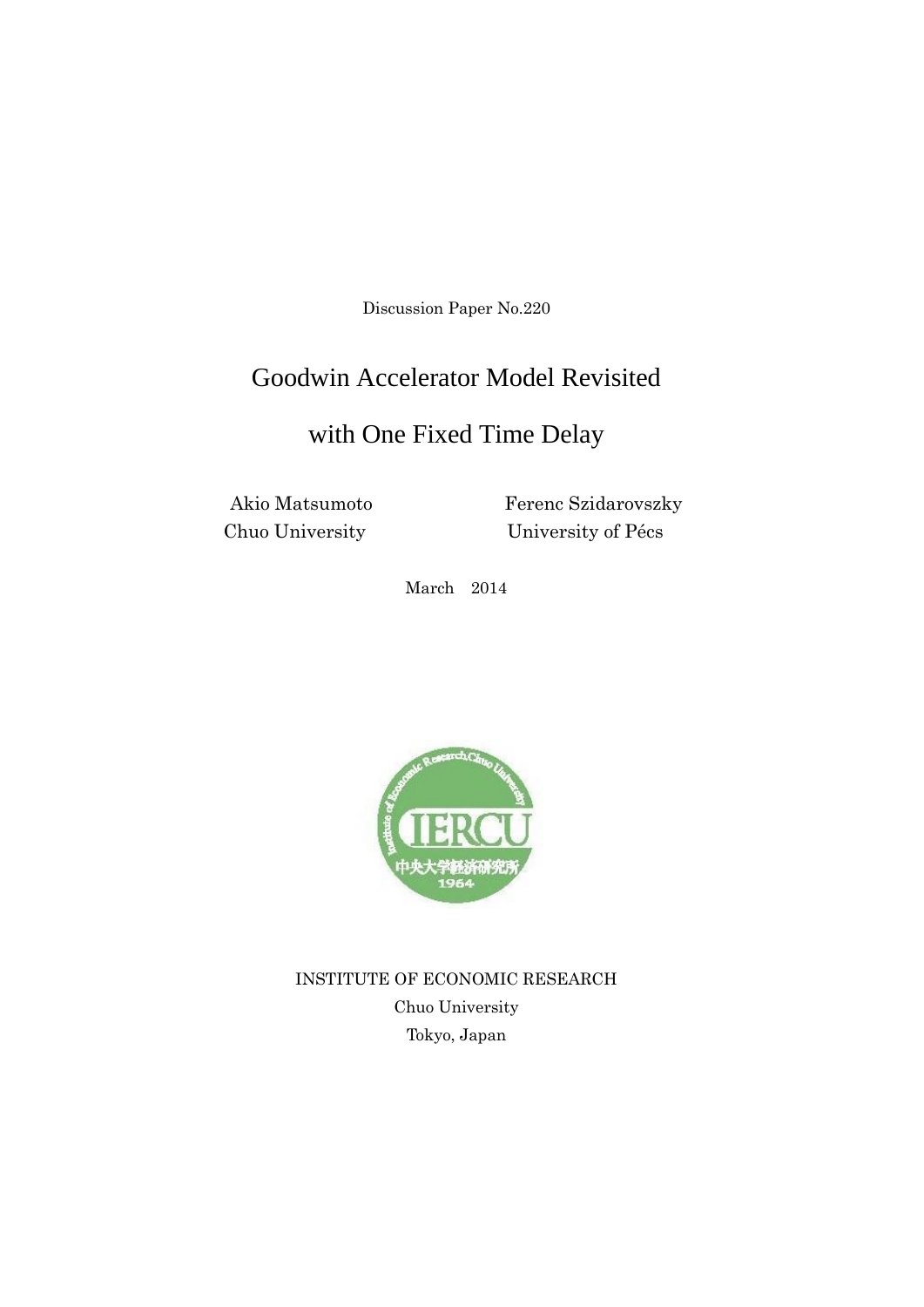# Goodwin Accelerator Model Revisited with One Fixed Time Delay\*

Akio Matsumoto<sup>†</sup> Chuo University

Ferenc Szidarovszky<sup>‡</sup> University of Pécs

#### Abstract

Dynamics of Goodwin's accelerator business cycle model is reconsidered. The model is characterized by a nonlinear accelerator and an investment time delay. The role of the nonlinearity for the birth of persistent oscillations is fully discussed in the existing literature. On the other hand, not much of the role of the delay has yet been revealed. The purpose of this paper is to show that the delay really matters. In particular, two main results are obtained. In the original framework of Goodwin (1951), it is first demonstrated that limit cycles arise for smaller values of the delay and so do sawtooth oscillations for larger values and that the threshold value between these cases has initial point dependency. In the extended framework in which a consumption delay, in addition to the investment delay, is introduced, it is then demonstrated that there is an interval of delay in which the limit cycle coexists with the sawtooth oscillation. The possibility of the coexistence has an initial-point dependency.

Keywords: Investment delay, Nonlinear acceleration principle, Stability switch, Consumption delay, Limit cycle, Sawtooth oscillation

JEL number: C63, E12, E32

The authors highly appreciate the Önancial supports from the MEXT-Supported Program for the Strategic Research Foundation at Private Universities 2013-2017, the Japan Society for the Promotion of Science (Grant-in-Aid for Scientific Research (C) 24530202 and 25380238) and Chuo University (Grant for Special Research). The usual disclaimers apply.

<sup>&</sup>lt;sup>†</sup>Professor, Department of Economics, Chuo University, 742-1, Higashi-Nakano, Hachioji, Tokyo, 192-0393, Japan. akiom@tamacc.chuo-u.ac.jp

<sup>&</sup>lt;sup>‡</sup>Professor, Department of Applied Mathematics, University of Pécs, Ifúság, u. 6,. H-7624, PÈcs, Hungary. szidarka@gmail.com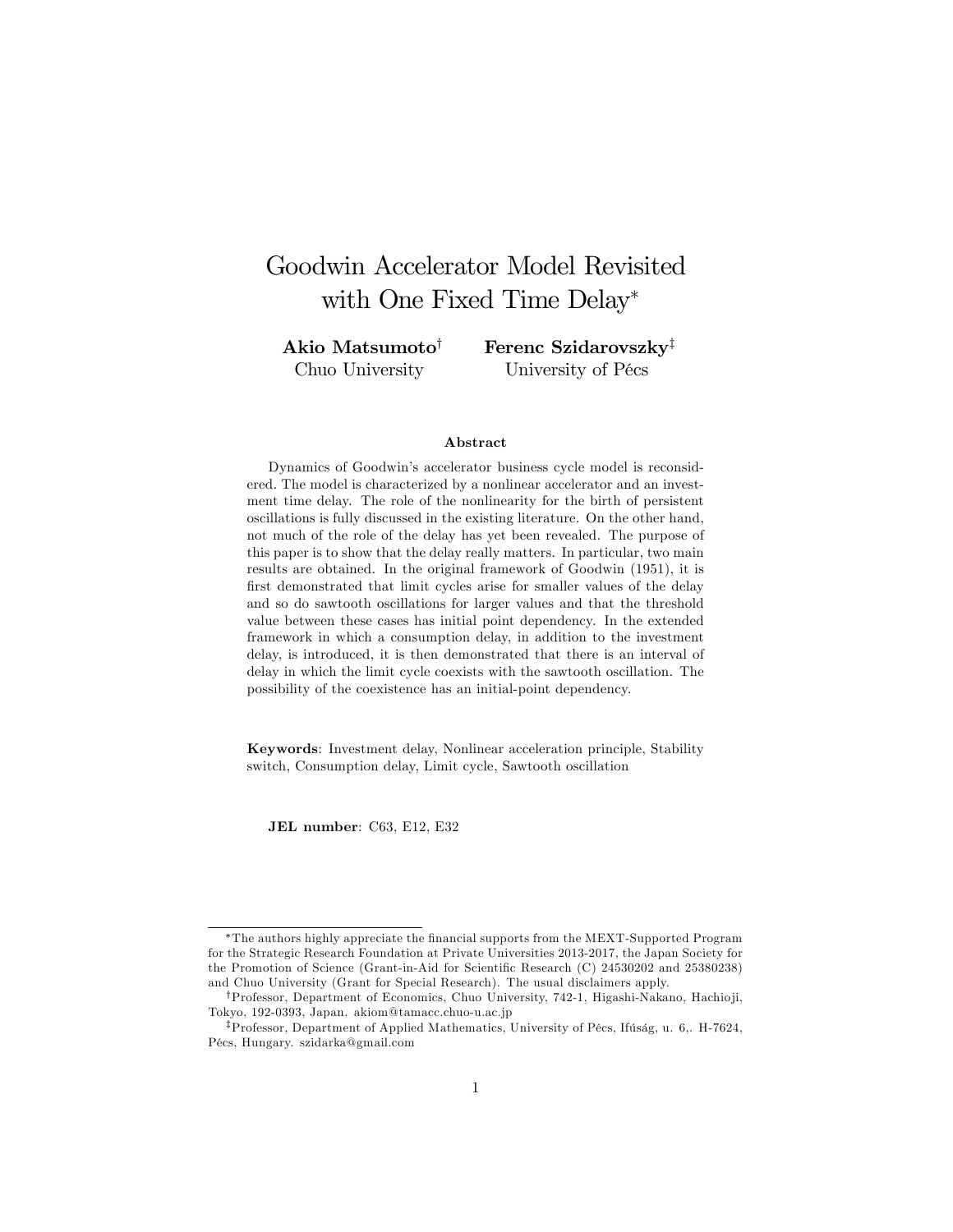## 1 Introduction

This paper reconsiders dynamics of Goodwin's accelerator business cycle model (Goodwin, 1951). The model has two distinct features: one is a nonlinear accelerator and the other is an investment delay between the decision to investment and the corresponding outlay. In demonstrating emergence of persistently cyclic behavior in it, the roles of strong non-linearities are highlighted, however, the roles of the delays are made implicit. This is mainly because, as will be seen soon, a delay differential equation that describes behavior of the national income in Goodwinís model is approximated in a neighborhood of zero-delay to obtain a second-order nonlinear differential equation. The existence of the persistent oscillations is shown in this approximated model. As a result, considerations on delays lie outside the scope of the main discussions. In the existing literature since then, attention has been focused on non-linearities of the model. In this study, we pose the following question to shed light on the lost sight of Goodwin's model: Is the delay responsible for the birth of the cyclic oscillations? Although the Goodwin model, in addition to the classical multiplier-accelerator models (i.e., Samuelson (1930) and Hicks (1950 )), can be found in macro-dynamics literature, there are only a limited number of works dealing with the delay and this question.<sup>1</sup>

Goodwin (1951) presents five different versions of the nonlinear acceleratormultiplier model with investment delay. The first version has the simplest form assuming a piecewise linear function with three levels of investment and aims to exhibit how non-linearities give rise to endogenous cycles without relying on structurally unstable parameters, exogenous shocks, etc. The second version replaces the piecewise linear investment function with a smooth nonlinear investment function. Although persistent cyclical oscillations are shown to exist, the second version includes unfavorable phenomena, that is, discontinuous investment jumps, which are not observed in the real economic world. "In order to come close to reality" (Goodwin, 1951, p.11), the third version introduces an investment delay. However, no analytical considerations are given to this version. The existence of a self-sustaining business cycle is confirmed in the fourth version, which is a linear approximation of the third version with respect to the investment delay. Finally, alternation of autonomous expenditure over time is taken into account in the Öfth version, which becomes a forced oscillation system.

This paper reconstructs the third version and applies the recently developing mathematical results on the fixed delay differential equations to its analysis of cyclic dynamic behavior. It is a complement of Matsumoto and Suzuki (2008) and Matsumoto (2009) in which the dynamics of Goodwin's model is examined under the continuously distributed time delays and the existence of the multiple limit cycles are analytically and numerically shown. Our main concern in this paper is on the role of the Öxed delay for macro dynamics and our main result is that the delay really matters. In particular, the delay not only affects convergent

<sup>&</sup>lt;sup>1</sup>Gandolfo (1997) gives a short description that an gestation lag of investment in Kalecki (1935) can be a source of the existence of a business cycle.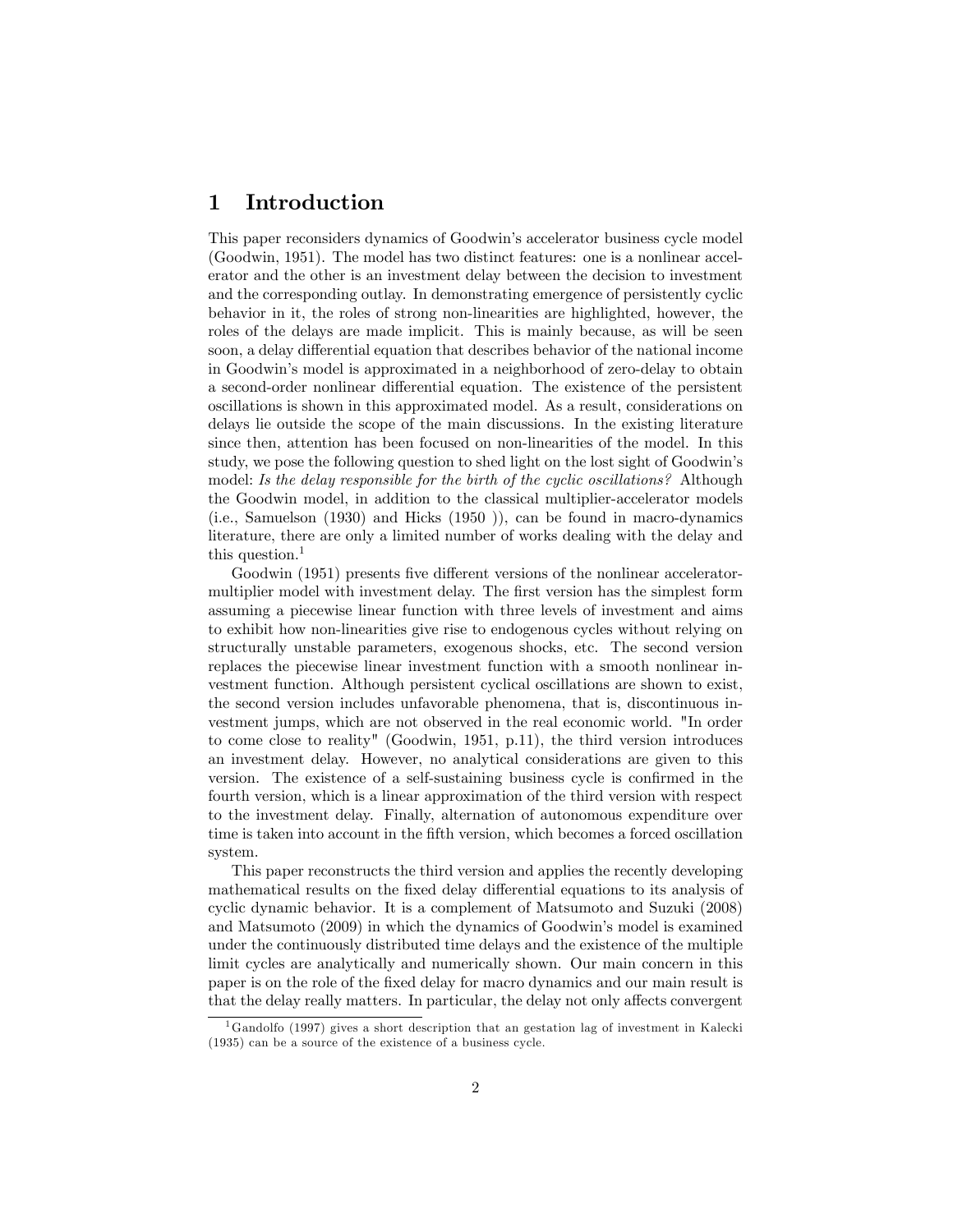dynamics when the steady state is locally stable but also plays a crucial role for persistent oscillations when the system is locally unstable.

The paper is organized as follows. In Section 2, the basic elements of Goodwin's model are recapitulated. In Section 3, the notable features of the delay are explicitly considered. This section is divided into two parts. In its first part, effects of investment delays are examined and in the second part, consumption delays are introduced to extend Goodwin's model. Section 4 contains some concluding remarks.

## 2 Basic Model

To find out how nonlinearity works to generate endogenous cycles, we review the second version of Goodwin's model, which we call the *basic model*,

$$
\begin{cases}\n\varepsilon \dot{y}(t) = \dot{k}(t) - (1 - \alpha)y(t), \\
\dot{k}(t) = \varphi(\dot{y}(t)).\n\end{cases} (1)
$$

Here k is the capital stock, y the national income,  $\alpha$  the marginal propensity to consume, which is positive and less than unity, and the reciprocal of  $\varepsilon$  is a positive adjustment coefficient. The dot over variables stands for time differentiation. The first equation of  $(1)$  defines an adjustment process of the national income. Accordingly, national income rises or falls if investment is larger or smaller than savings. The second equation, in which  $\varphi(\dot{y}(t))$  denotes the induced investment, describes an accumulation process of capital stock based on the acceleration principle. According to this principle, investment depends on the rate of changes in the national income. A distinctive feature of Goodwin<sup>'</sup> model is to introduce a nonlinearity into the investment function in such a way that the investment is proportional to the change in the national income in the neighborhood of the equilibrium income but becomes ináexible (i.e., less elastic) for extremely larger or smaller values of the income. This nonlinear acceleration principle is crucial in obtaining endogenous cycles in Goodwin's model. We will retain this nonlinearity assumption. On the other hand, we depart from Goodwin's non-essential assumption of positive autonomous expenditure and will work with zero autonomous expenditure for the sake of simplicity. A direct consequence of this alternation is that a stationary point of the basic model is  $y(t) = \dot{y}(t) = 0$  for all t.

Inserting the second equation of  $(1)$  into the first one and moving the terms on the right hand side to the left give the single dynamic equation for the national income  $y$ ,

$$
\varepsilon \dot{y}(t) - \varphi(\dot{y}(t)) + (1 - \alpha)y(t) = 0.
$$
\n(2)

This is a nonlinear differential equation. Although  $(2)$  is one-dimensional, its nonlinearity due to the acceleration principle prevents deriving an explicit form of the solution. It is, however, possible to detect local dynamics by examining its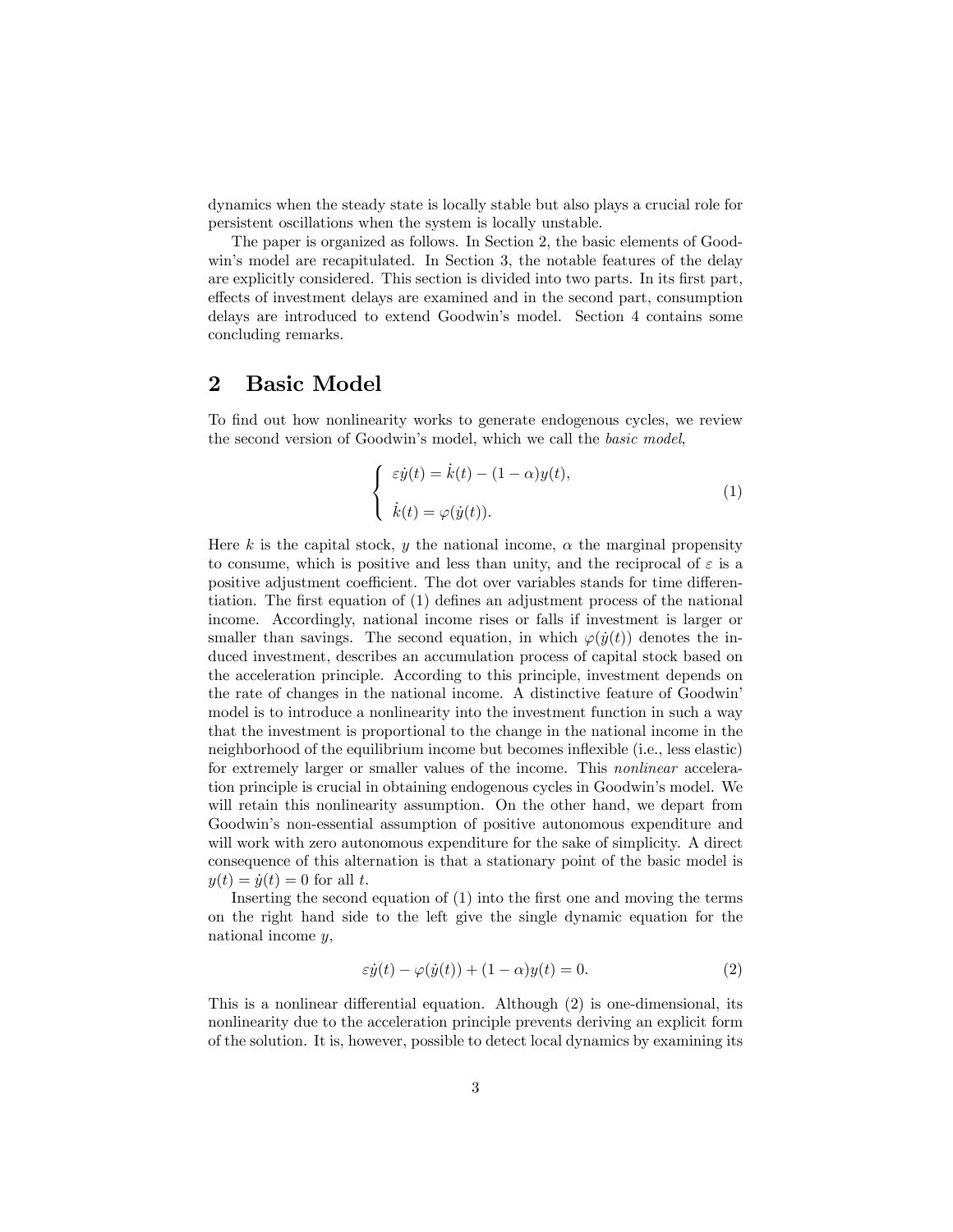linearized version in a neighborhood of the stationary point and global dynamics by numerical simulations. This is the approach we take in this study.

The linear version of equation (2) is

$$
\varepsilon \dot{y}(t) - \nu \dot{y}(t) + (1 - \alpha)y(t) = 0,\tag{3}
$$

where  $\nu = \varphi'(0)$  is the slope of the investment function at the stationary point. This is a first-order ordinary differential equation. If  $\nu = \varepsilon$ , then  $y(t) = 0$  for all  $t \geq 0$ , so we may assume that  $\nu \neq \varepsilon$ . Applying separation of variables gives the complete solution,

$$
y(t) = y_0 e^{\lambda t} \text{ with } \lambda = \frac{1 - \alpha}{\nu - \varepsilon},\tag{4}
$$

where  $y_0$  is an initial condition.  $\lambda$  is a real root and no oscillation occurs. The stationary point is locally asymptotically stable or unstable according to whether the eigenvalue  $\lambda$  is negative or positive. Since  $1 - \alpha$  is the positive marginal propensity to save, the sign of the eigenvalue depends on whether the numerator is positive or negative. Roughly speaking, a smaller adjustment coefficient (i.e., a larger  $\varepsilon$ ) is responsible for local stability while a larger response of the investment accelerator is a local destabilizer. We summarize this result on the basic model:

**Theorem 1** The zero solution of the basic model  $(2)$  is locally asymptotically stable if  $\nu < \varepsilon$  and locally unstable if  $\nu > \varepsilon$ .

It is easy to see that if  $\nu < \varepsilon$ , then any time trajectory of equation (2) eventually converges to the zero solution as  $t \rightarrow \infty$ , although it exhibits different transient oscillations according to the different selections of the initial point. We turn our attention to global dynamics in the case of local instability (i.e.,  $\nu > \varepsilon$ ). In order to conduct numerical analysis, we first specify the investment function as well as the values of the coefficients of the basic model and then perform simulations to see what dynamics of y can be generated. Although Goodwin (1951) assumed the piecewise linear investment function, we, for the sake of analytical convenience, adopt a smooth nonlinear investment function of the form of an arctangent,

$$
\varphi(\dot{y}(t)) = \delta \left\{ \tan^{-1}(\dot{y}(t) - \eta) - \tan^{-1}(-\eta) \right\}, \ \ \delta > 0 \ \text{and} \ \eta > 0. \tag{5}
$$

This function has endogenous "ceiling" and "floor" and is asymmetric when the parameter,  $\eta$ , is non-zero. In what follows, since the same set of the parameter values will be repeatedly used, we make the following assumption for convenience. Needless to say, these particular values of the parameters are selected only for analytical simplicity and do not affect qualitatively the results to be obtained.

**Assumption 1**  $\alpha = 0.8$ ,  $\varepsilon = 0.5$ ,  $\delta = 1.5$  and  $\eta = 1$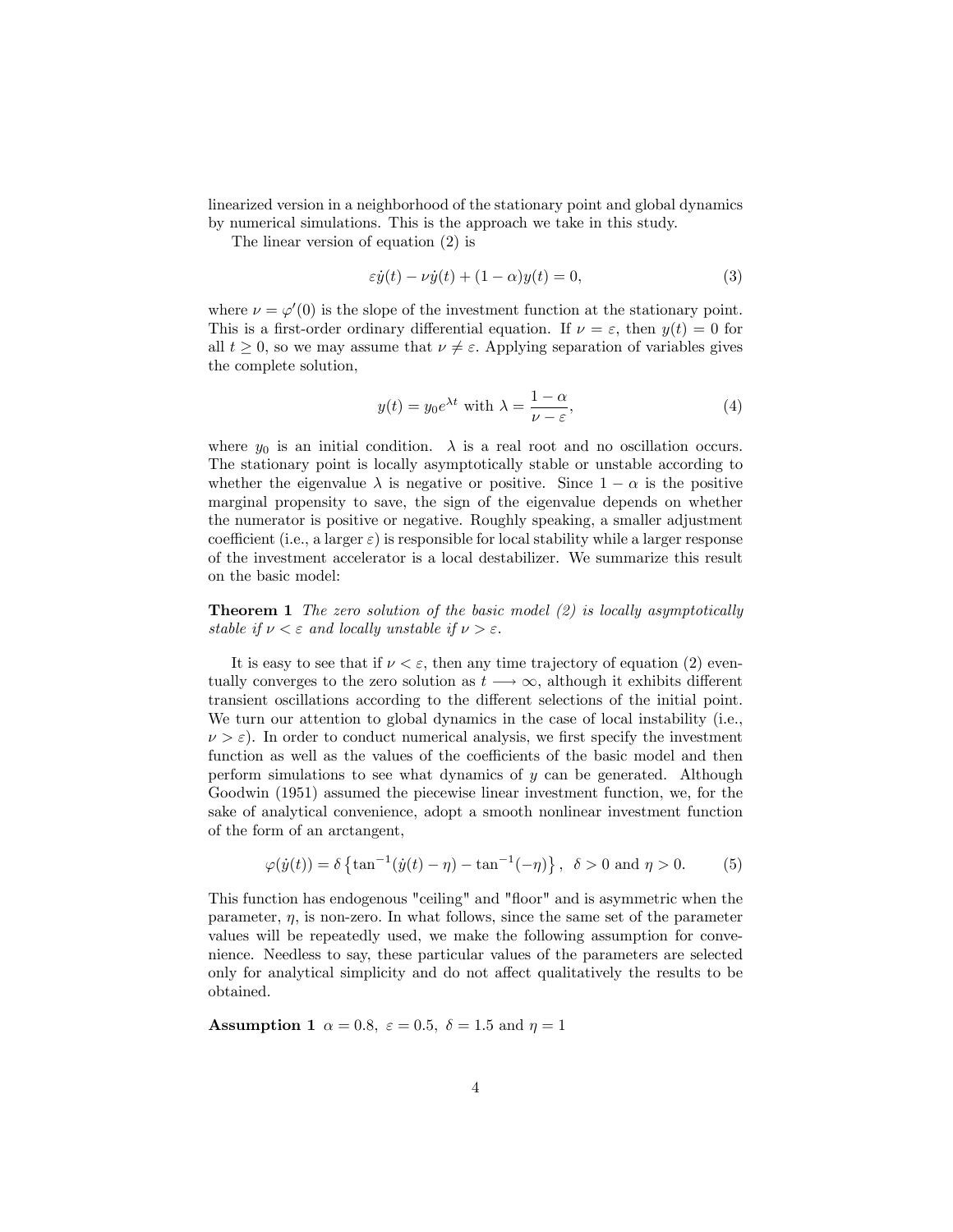Notice that the investment function (5) under Assumption 1 passes through the origin with the slope  $\varphi'(0) = \nu = 0.75$  and its ceiling is three time higher than its floor as it was the case in Goodwin's model. An alternative expression of dynamic equation (2) is

$$
y(t) = \frac{\varphi(\dot{y}(t)) - \varepsilon \dot{y}(t)}{1 - \alpha},
$$
\n(6)

which describes a mirror-imaged N-shaped curve in the  $(\dot{y}, y)$  plane when equation (5) is substituted into (6). Differentiating (6) with respect to  $\dot{y}(t)$  and equating the resultant derivative to zero, we can obtain the maximizer  $(\dot{y}_M)$ and the minimizer  $(\dot{y}_m)$ ,

$$
\dot{y}_M = \eta + \frac{\sqrt{(\delta - \varepsilon)\varepsilon}}{\varepsilon}
$$
 and  $\dot{y}_m = \eta - \frac{\sqrt{(\delta - \varepsilon)\varepsilon}}{\varepsilon}$ .

These then determine the local maximum  $(y_M)$  and minimum  $(y_m)$  of y via equation  $(6)$ .<sup>2</sup> The phase diagram is presented in Figures  $1(A)$  in which a birth of an endogenous cycle is illustrated under Assumption 1 when the initial point is taken at  $y_0 = 2$ . Along the locus, the initial point is displaced slightly upward to point  $A = (\dot{y}_M, y_M)$  so that the output is increasing to the highest level of the national income,  $y_M$ . Investment immediately switches discontinuously from positive to negative. Graphically, the orbit jumps from point  $A$  to point  $B$ . With negative  $\dot{y}(t)$  at point B, the national income gradually declines from point B to point  $C = (\dot{y}_m, y_m)$  so that the output is decreasing to the lowest level,  $y_m$ . Once point C is reached, investment switches again discontinuously from negative to positive. That is, the orbit jumps again from point  $C$  to point  $D$  from which the national income glides toward point  $A$ , and then the process repeats itself. Thus the differential equation  $(2)$  with the nonlinear investment function  $(5)$  can give rise to a closed orbit constituting a self-sustaining slow-rapid (or relaxation) oscillation. Notice that regardless of the initial point, a trajectory can converge to the same slow-rapid oscillation. Since  $\dot{y}(t)$  discontinuously jumps at the points A and C, it makes the sharp kinks at the highest and lowest levels of the corresponding time trajectory  $y(t)$  as shown in Figure 1(B). We call it a sawtooth oscillation.<sup>3</sup> This is a simple exhibition of emerging an endogenous cycle of output. We summarize the global results obtained in the basic model:

**Theorem 2** The zero solution of the basic model  $(2)$  is globally asymptotically stable if  $\nu < \varepsilon$  whereas a slow-rapid cycle emerges, and the corresponding time trajectory displays sawtooth oscillations if  $v > \varepsilon$ .

<sup>&</sup>lt;sup>2</sup>Explicit forms of  $y_M$  and  $y_m$  are not given only because they are long and clumsy.

<sup>&</sup>lt;sup>3</sup>The implicit function theorem states that  $\dot{y}(t)$  is a continuous function of  $y(t)$  if  $\varphi'(y(t)) \neq$ 0. Solving equation  $\varphi'(y(t)) = 0$  leads to two solutions for  $\dot{y}(t)$ ,  $\dot{y}^A(t)$  at point A and  $\dot{y}^C(t)$ at point C, at each of which a jump of  $\dot{y}(t)$  occurs. At these points, the  $y(t)$  values are the kinks, in other words, the continuity of  $\dot{y}(t)$  as function of  $y(t)$  (which is continuous in t) is violated. So  $\dot{y}(t)$  is discontinuous in t there.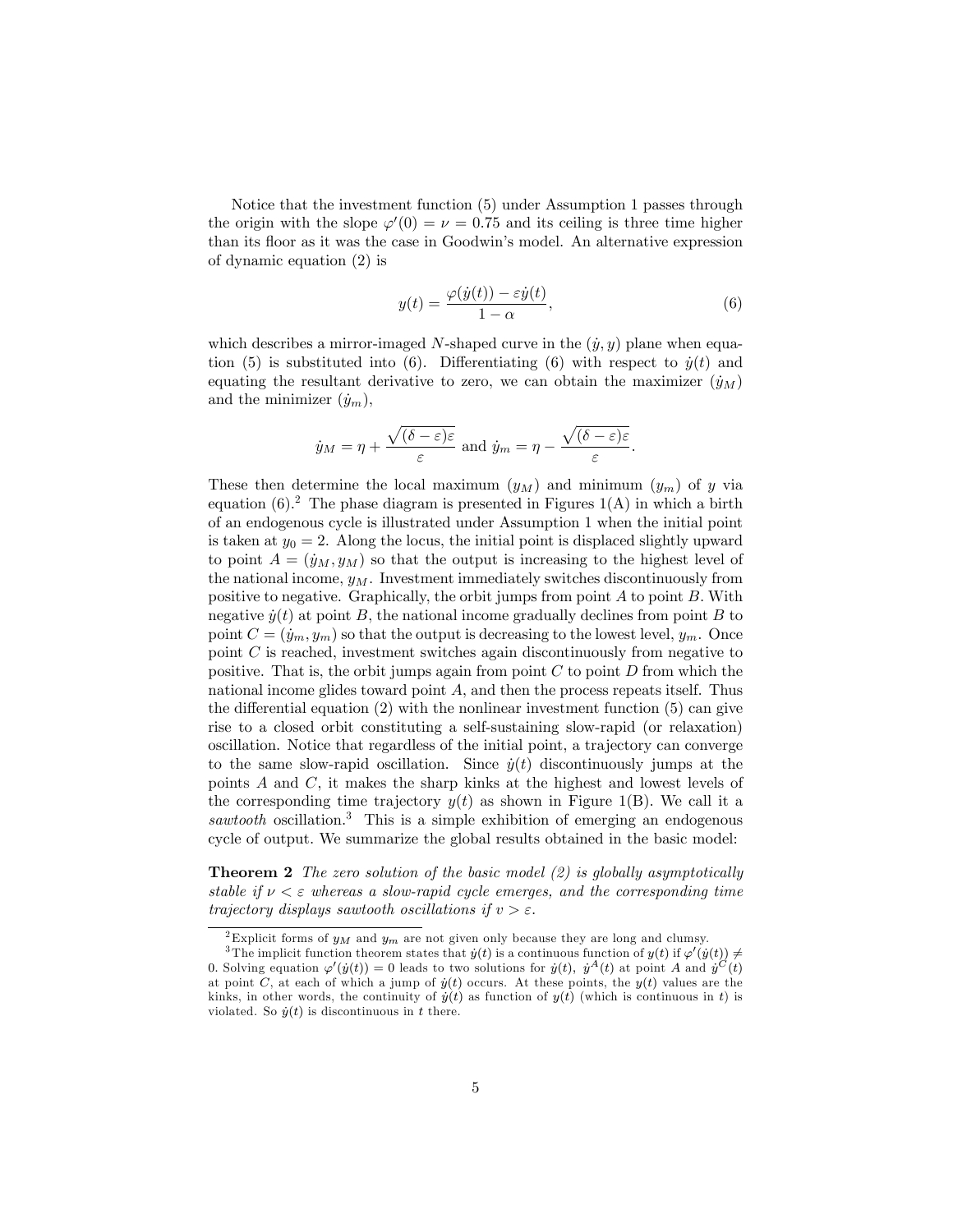

Figure 1. Birth of an endogenous oscillation

## 3 Fixed Delay Model

We investigate how the delay affects time paths of national income. This section is subdivided into two subsections. The investment delay of the Goodwin model is presented in the first subsection. We then introduce, in addition to the investment delay, a delay in consumption, following the spirit of the multiplier-accelerator models in which the delay in consumption is one of the main ingredients.

### 3.1 Investment Delay

Observing the fact that, in real economy, plans and their realizations need time to take effects, Goodwin (1951) introduces the investment delay,  $\theta$ , between decisions to invest and the corresponding outlays in order, first, to come closer to reality and second, to eliminate unrealistic discontinuous jumps. Inserting  $\theta$ into the investment function of the basic model yields the third version of his model,

$$
\varepsilon \dot{y}(t) - \varphi(\dot{y}(t-\theta)) + (1-\alpha)y(t) = 0 \tag{7}
$$

with an initial function,

$$
y(t) = f(t) \text{ for } -\theta \le t \le 0.
$$

This is a delayed differential equation of neutral type, which we call the delay model. The initial function gives behavior of  $y$  prior to time zero. For simplicity, we assume a constant initial function  $f(t) = y_0$  and call  $y_0$  an initial point. Goodwin (1951) does not analyze dynamics generated by this model. Furthermore, to the best of our knowledge, no analytical solutions of equation (7) are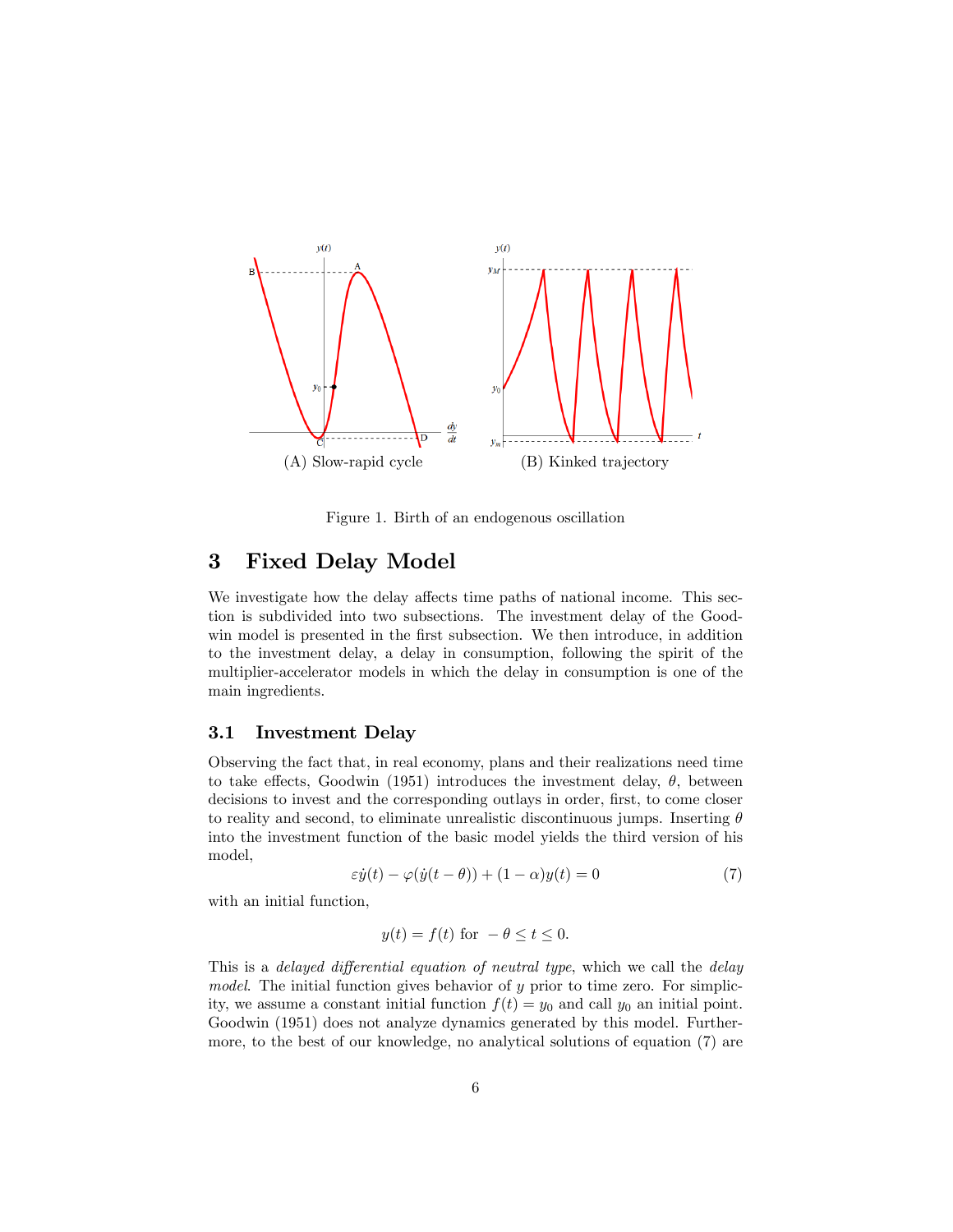available yet. Since a cyclic oscillation has been shown to exist in the basic model, our main concern here is to see how the presence of the investment delay a§ects characteristics of such a slow-rapid cycle. We analytically investigate the local stability of the cycle generated in the linearized model and numerically detect the effects caused by the delay on cyclical dynamics.

#### 3.1.1 Local Stability

The delay model is autonomous and its special solution is constant (i.e.,  $y(t) =$ 0) so that its linearized version takes the form of a linear neutral autonomous  $delay$  differential equation,

$$
\varepsilon \dot{y}(t) - v\dot{y}(t - \theta) + (1 - \alpha)y(t) = 0.
$$
\n(8)

It is well known that if the characteristic polynomial of a linear neutral equation has roots only with negative real parts, then the stationary point is locally asymptotically stable. The normal procedure for solving this equation is to try an exponential form of the solution. Substituting  $y(t) = y_0 e^{\lambda t}$  into (8) and rearranging terms, we obtain the corresponding characteristic equation:

$$
\varepsilon \lambda - \nu \lambda e^{-\lambda \theta} + (1 - \alpha) = 0.
$$

To check stability, we determine conditions under which all roots of this characteristic equation lie in the left or right half of the complex plane. Dividing both sides of the characteristic equation by  $\varepsilon$  and introducing the new variables

$$
a = \frac{\nu}{\varepsilon} > 0 \text{ and } b = \frac{1 - \alpha}{\varepsilon} > 0,
$$
\n(9)

we rewrite the characteristic equation as

$$
\lambda - a\lambda e^{-\lambda \theta} + b = 0. \tag{10}
$$

Freedman and Kuang (1991) derive explicit conditions for stability/instability of the *n*-th order linear scalar neutral delay differential equation with a single delay. Since  $(8)$  is a special case of the *n*-th order equation, applying their result (i.e., Theorem 2.1) leads to the following: the real parts of the solutions of equation (10) are positive for all  $\theta > 0$  if  $a > 1$ . The first result on the fixed delay model is summarized as follows:

**Lemma 1** If  $\nu > \varepsilon$ , then the zero solution of the fixed delay model (7) is locally unstable for all  $\theta > 0$ .

On the other hand, if  $v \leq \varepsilon$  or  $a \leq 1$ , characteristic equation (10) has at most finitely many eigenvalues with positive real parts. It is shown in equation (4) that the eigenvalue is real and negative when  $\theta = 0$ . The roots of the characteristic equation are functions of the delay. Although it is expected that all roots have negative real parts for small values of  $\theta$ , the real parts of some roots may change their signs to positive from negative as the lengths of the delay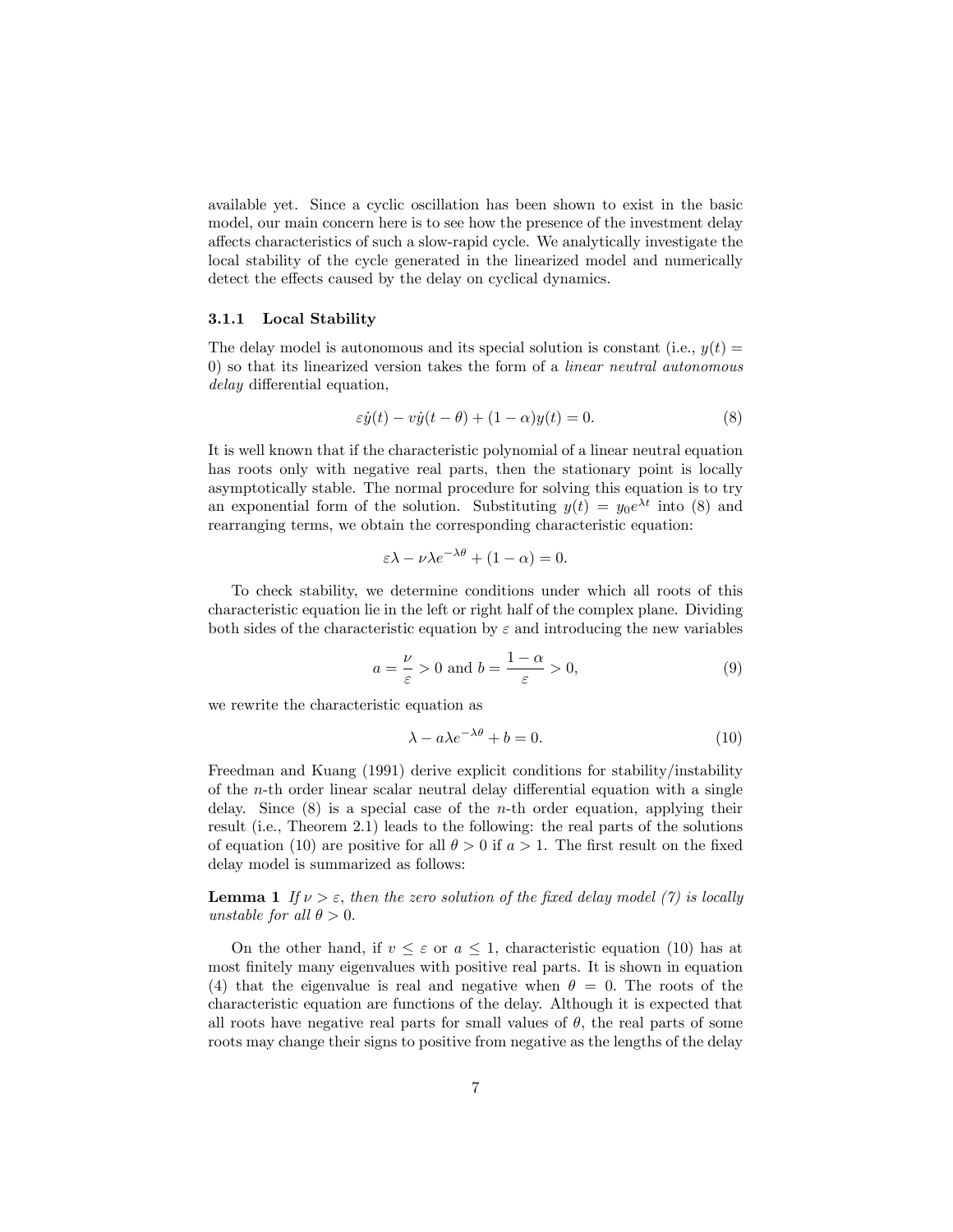increases. The stability of the zero solution may change. Such phenomena are often referred to as stability switches. We will next prove that stability switchings, however, cannot take place in the delayed model.

**Lemma 2** If  $\nu \leq \varepsilon$ , then the zero solution of the fixed delay model (7) is locally stable for all  $\theta > 0$ .

**Proof.** (i) We first deal with the case of  $v < \varepsilon$ . It can be checked that  $\lambda = 0$  is not a solution of (10) because substituting  $\lambda = 0$  yields  $b = 0$  that contradicts  $b > 0$ . If the stability switches at  $\theta = \bar{\theta}$ , then (10) must have a pair of pure conjugate imaginary roots with  $\theta = \bar{\theta}$ . Thus to find the critical value of  $\bar{\theta}$ , we assume that  $\lambda = i\omega$ , with  $\omega > 0$ , is a root of (10) for  $\theta = \bar{\theta} > 0$ . Substituting  $\lambda = i\omega$  into (10), we have

$$
b - a\omega \sin \omega \theta = 0,
$$

and

$$
\omega - a\omega \cos \omega \theta = 0.
$$

Moving b and  $\omega$  to the right hand sides and adding the squares of the resultant equations, we obtain

$$
b^2 + (1 - a^2)\omega^2 = 0.
$$

Since  $b > 0$  and  $1 - a^2 > 0$  as  $a < 1$  is assumed, there is no  $\omega$  that satisfies the last equation. In other words, there are no roots of (10) crossing the imaginary axis when  $\theta$  increases. No stability switch occurs and thus the zero solution is locally asymptotically stable for any  $\theta > 0$ .

(ii) In case of  $\varepsilon = \nu$  in which  $a = 1$ , the characteristic equation becomes

$$
\lambda(1 - e^{-\lambda \theta}) + b = 0. \tag{11}
$$

It is clear that  $\lambda = 0$  is not a solution of (11) since  $b > 0$ . Thus we can assume that a root of (11) has non-negative real part,  $\lambda = u + iv$  with  $u \ge 0$  for some  $\theta > 0$ . From (11), we have

$$
(u+b)^2 + v^2 = e^{-2u\theta}(u^2 + v^2) \le (u^2 + v^2),
$$

where the last inequality is due to  $e^{-2u\theta} \leq 1$  for  $u \geq 0$  and  $\theta > 0$ . Hence

$$
2ub + b^2 \le 0,
$$

where the direction of inequality contradicts the assumption that  $u \geq 0$  and  $b > 0$ . Hence it is impossible for the characteristic equation to have roots with nonnegative real parts. Accordingly, all roots of (11) must have negative real parts for all  $\theta > 0$ .

Lemmas 1 and 2 imply the following theorem concerning local stability of the delay model (7).

**Theorem 3** For any  $\theta > 0$ , the zero solution of the delay model (7) is locally asymptotically stable if  $\nu \leq \varepsilon$  and unstable if  $\nu > \varepsilon$ .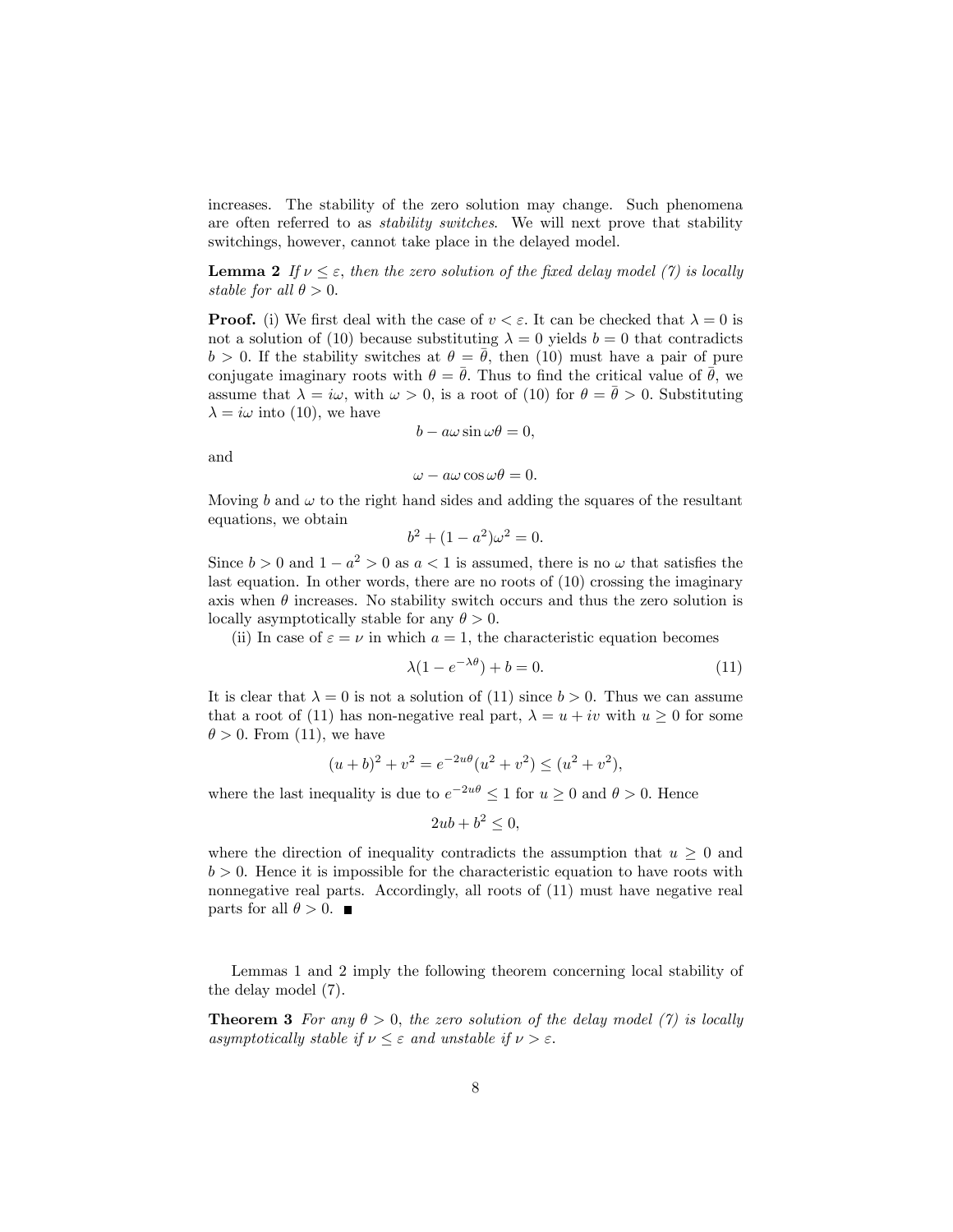### 3.1.2 Global Stability

Theorems 1 and 3 show that the delay model and the basic model have the same stability condition except the critical case of  $\nu = \varepsilon$ . Introducing fixed time delay does not affect the local stability condition of the basic model. However this does not necessarily mean that the delay has no effects on global behavior. To see the delay effect, we conduct numerical simulations.

We start with the locally stable case under Assumption 1 but with changing the value of  $\varepsilon$  to 0.85 to hold the stability condition  $\nu < \varepsilon$ . Figure 2(A) illustrates three simulation results of the global behavior for  $0 < t < 50$  when the same initial point  $y_0 = 0.1$  is taken and the lengths of the delay are different. The red trajectory has no delay,  $\theta = 0$ , the blue has  $\theta = 3$  and the green has  $\theta = 6$ . At least the following three issues can be observed, implying that the delay matters in the stable case:

- (i) The delay generates oscillations as the blue and green trajectories exhibit dampening oscillations while the red trajectory monotonically converges to the zero solution.
- (ii) The delay causes slow convergence to the zero solution since the blue and green trajectories take more time to arrive at the zero solution than the red trajectory, which rapidly converges.
- (iii) The delay makes time trajectories kinked, implying discontinuous jumps of  $\dot{y}(t)$ .

Increasing the value of  $y_0$  does not change the qualitative features of the transient dynamics just described above as far as  $y_0$  is positve. However, dynamics drastically is changed if the inital value is taken to be negative. In the next two simulations, the initial point is changed but the length of the delay is kept to be constant at  $\theta = 2$ . In Figure 2(B), the red trajectory starts at  $y_0 = 2$ and shows oscillatory convergence to the zero solution as in Figure  $2(A)$  and the blue trajectory starting at  $y_0 = -2$  finally converges to sawtooth oscillations. Since the parameter values are not changed, these simulations exhibit a coexistence of persistent oscillations and convergent trajectory due to different choices of the initial points. Further, careful observations reveal that these trajectories are also kinked many times. In short, we have the following.

(iv) The delay generates initial point dependency that leads to the coexistence of qualitatively different dynamics.

In both simulations, introducing delay into the basic model does not get rid of kinked oscillations. These numerical results are summarized:

**Proposition 1** If  $\nu < \varepsilon$ , then a positive delay can be a source of oscillations but unable to eliminate kinked oscillations including sawtooth oscillations while  $differential functions can lead to qualitative different dynamics although the$ zero solution is locally stable.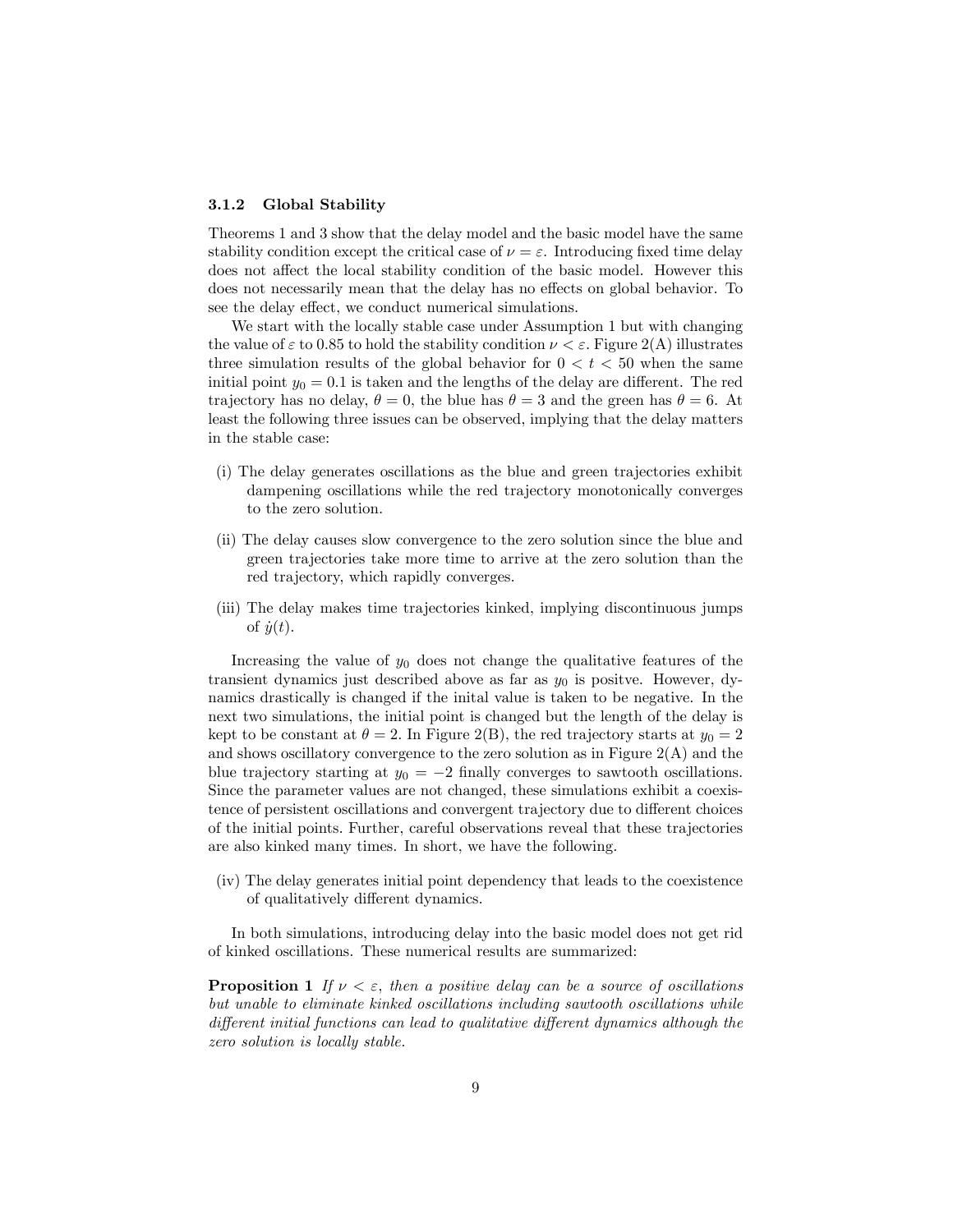

Figure 2. Delay effects on stable trajectories

To confirm the initial point dependency, we further simulate the delay model. Given  $\theta$ , Figure 3(A) describes how the dynamics changes as the initial point changes. Indeed, with  $\theta = 2$ , the initial point  $y_0$  is increased from  $-7$  to  $-0.1$  with increment of 0.01. There are two critical values,  $y_0^L \approx -5.7578$  and  $y_0^H \simeq -1.0169,^4$  and the time trajectory converges to the zero solution if  $y_0 < y_0^L$  or  $y_0 > y_0^H$ . On the other hand, it converges to the sawtooth oscillations if  $y_0^L < y_0 < y_0^H$ . The maximum and minimum values of the oscillations are presented by the upper and lower mound-shape curves. It is seen that amplitude of the oscillations gradually increases, arrives at the maximum and then decreases to zero as  $y_0$  increases to  $y_0^H$  from  $y_0^L$ . Figure 3(B) illustrates the sensitivity of these critical values to a change of the length of delay. We take eight different values of  $\theta$ , 0.1, 0.3, 0.5, 1, 1.5, 2, 2.5 and 3. The corresponding values of  $y_0^L$ and  $y_0^H$  are denoted by the red dots. Connecting the values of  $y_0^L$  or  $y_0^H$  is given by the áatter sloping curve or the steeper sloping curve. Within the interval  $[y_0^L, y_0^H]$ , sawtooth oscillations emerge. The length of the interval is expressed by the dotted line between  $y_0^L$  and  $y_0^H$ . It can be seen that the interval becomes

<sup>4</sup> These values are numerically obtained.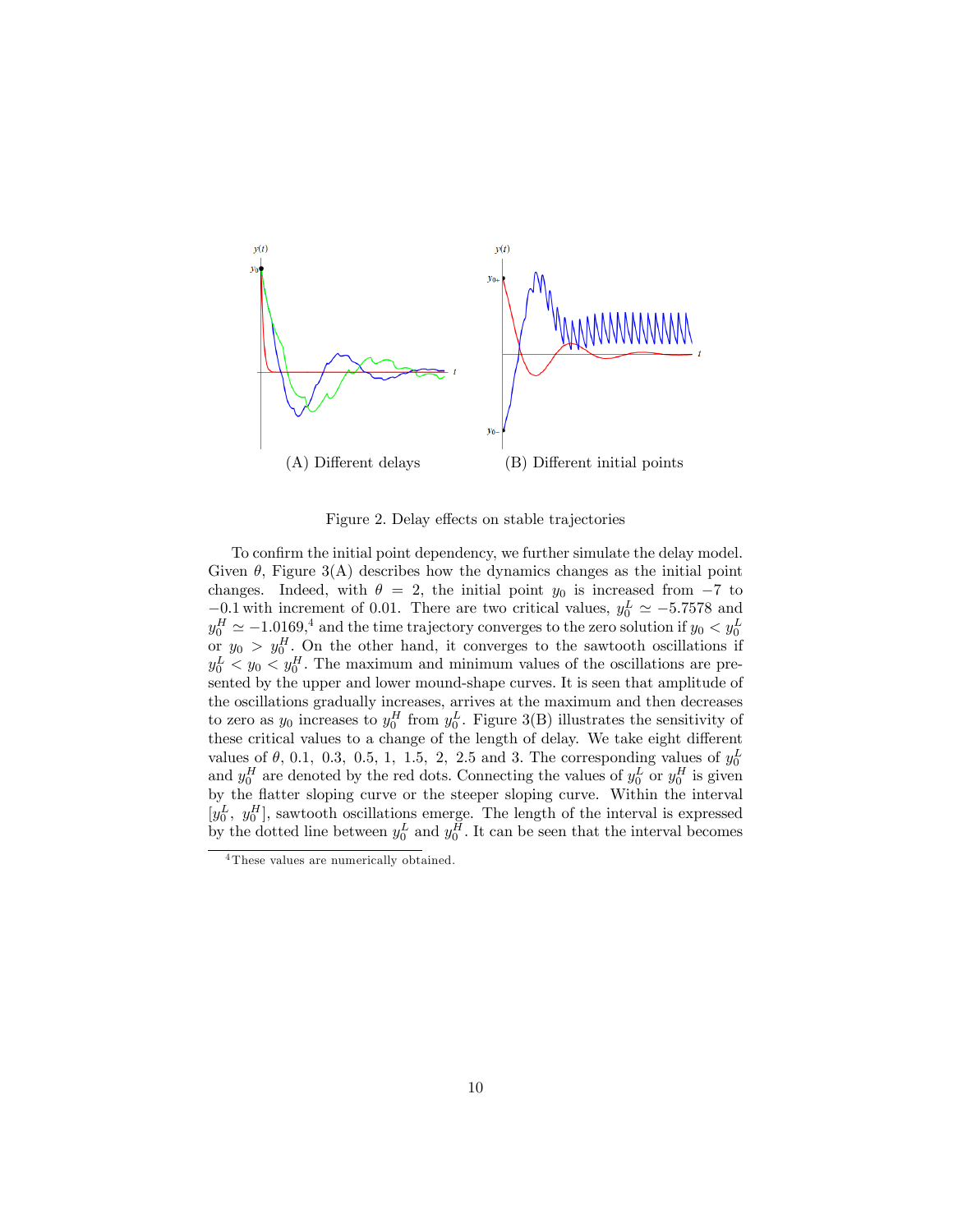longer as the value of  $\theta$  increases.<sup>5</sup>



Figure 3. Delay effects on stable trajectories

We now draw attention to the global dynamics under the local unstable conditions. Goodwin (1951) expands the delay model (7) with respect to  $\theta$  to obtain his fourth version, given as a second-order nonlinear ordinary differential equation,

$$
\varepsilon \theta \ddot{y}(t) + \left[\varepsilon + (1 - \alpha)\theta\right] \dot{y}(t) - \varphi(\dot{y}(t)) + (1 - \alpha)y(t) = 0. \tag{12}
$$

This is an equation of the Rayleigh type. It is already shown that this equation has a unique periodic solution without any jumps in the locally instable case when  $\nu > \varepsilon + (1 - \alpha)\theta$ .<sup>6</sup> We call such a smooth oscillation a Goodwinian cycle or oscillation hereafter.<sup>7</sup> Since this approximated version is valid only for smaller values of  $\theta$ , it is natural and interesting to address a question on whether a Goodwinian cycle might emerge for larger values of  $\theta$ . To answer this question, we numerically simulate the delay model when the zero solution is locally unstable (i.e.,  $\nu > \varepsilon$ ). Figure 4 represents the bifurcation diagrams of  $y(t)$  with respect to the delay parameter  $\theta$ . For given value of  $\theta$ , the solutions of (7) for  $0 < t < 1000$  are calculated and the local maximum and minimum values of  $y(t)$  for  $950 < t < 1000$  are plotted against  $\theta$ . The bifurcation parameter  $\theta$ increases from 0 to 3 with increment of 0.01 and for each value of  $\theta$ , the same calculating procedure is repeated to obtain the bifurcation diagram. Figure  $4(A)$ implies that Goodwinian oscillations of  $y(t)$  are possible not only for smaller values of  $\theta$  but also for larger values. More precisely, under Assumption 1 and

<sup>&</sup>lt;sup>5</sup>For  $\theta = 0.1$ ,  $y_0^H \approx -0.2173$  and  $y_0^L \approx -0.2567$  so that their difference,  $y_0^H - y_0^L \approx 0.04$ , is almost invisible. Although two points seem to stick together in Figure 3(B), they are distinct.  $6$  See Sasakura (1996).

 $7$  This is called the first mode of oscillation while the sawtooth oscillations the higher modes of oscillations in Strotz et al. (1953).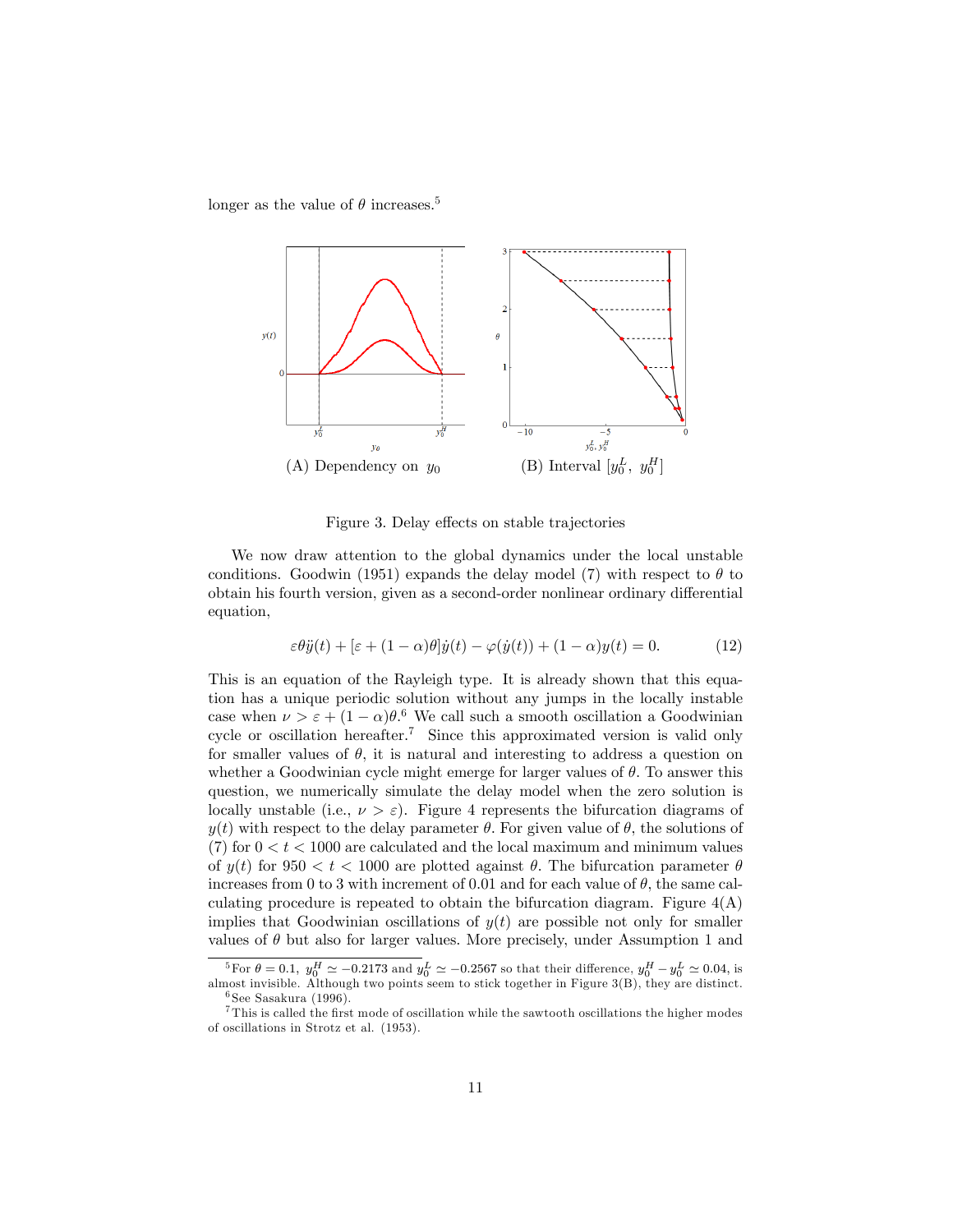$y_0 = 15$ , there is a threshold value  $\bar{\theta} \simeq 1.6723$ .<sup>8</sup> A Goodwinian cycle having one maximum and one minimum emerges for  $\theta < \bar{\theta}$  and its diameter measured by the distance between these extremum values changes as  $\theta$  increases. The smooth oscillations suddenly disappear when  $\theta$  arrives at  $\bar{\theta}$  and a sawtooth oscillation appears for  $\theta > \bar{\theta}$  as shown in Figure 4(B) which is an enlargement of Figure  $4(A)$  in the neighborhood of  $\bar{\theta}$ <sup>9</sup>.



Figure 4. Bifurcation diagrams with respect to  $\theta$ 

Taking  $\theta < \bar{\theta}$ , we will first compare the Goodwinian cycle arisen in the delay model with one in the approximated model and then turn to examine dynamics for  $\theta > \theta$ . Two phase planes are presented in Figure 5 in which the national income is on the vertical axis, its derivative on the horizontal axis and the origin denotes the singular point with  $y(t) = \dot{y}(t) = 0$  for all  $t \geq 0$ . The blue phase trajectory forms the closed loop generated by the delay model and the green one by the approximated model while the red curve by equation (6), the basic model. As a smaller delay,  $\theta = 0.1$  is assumed in Figure 5(A), the blue and green cycles are almost the same. Further it can be seen that these cycles have no jumps and are located on the negative- and positive-sloping parts of the red curve. These facts indicate the followings:

- (i) introducing the delay works to eliminate unfavorable jumps observed in the basic model;
- (ii) the nonlinear differential equation well approximates the delay differential equation when  $\theta$  is small;
- (iii) the cycles are stable and have no initial point dependency.

 $8$ This value is numerically obtained by rule of thumb and is sensitive to the selected value of the initial point. See Figure 7(A).

 $9$ Antonova *et al.* (2013) rigorously investigates the properties of the sawtooth oscillations.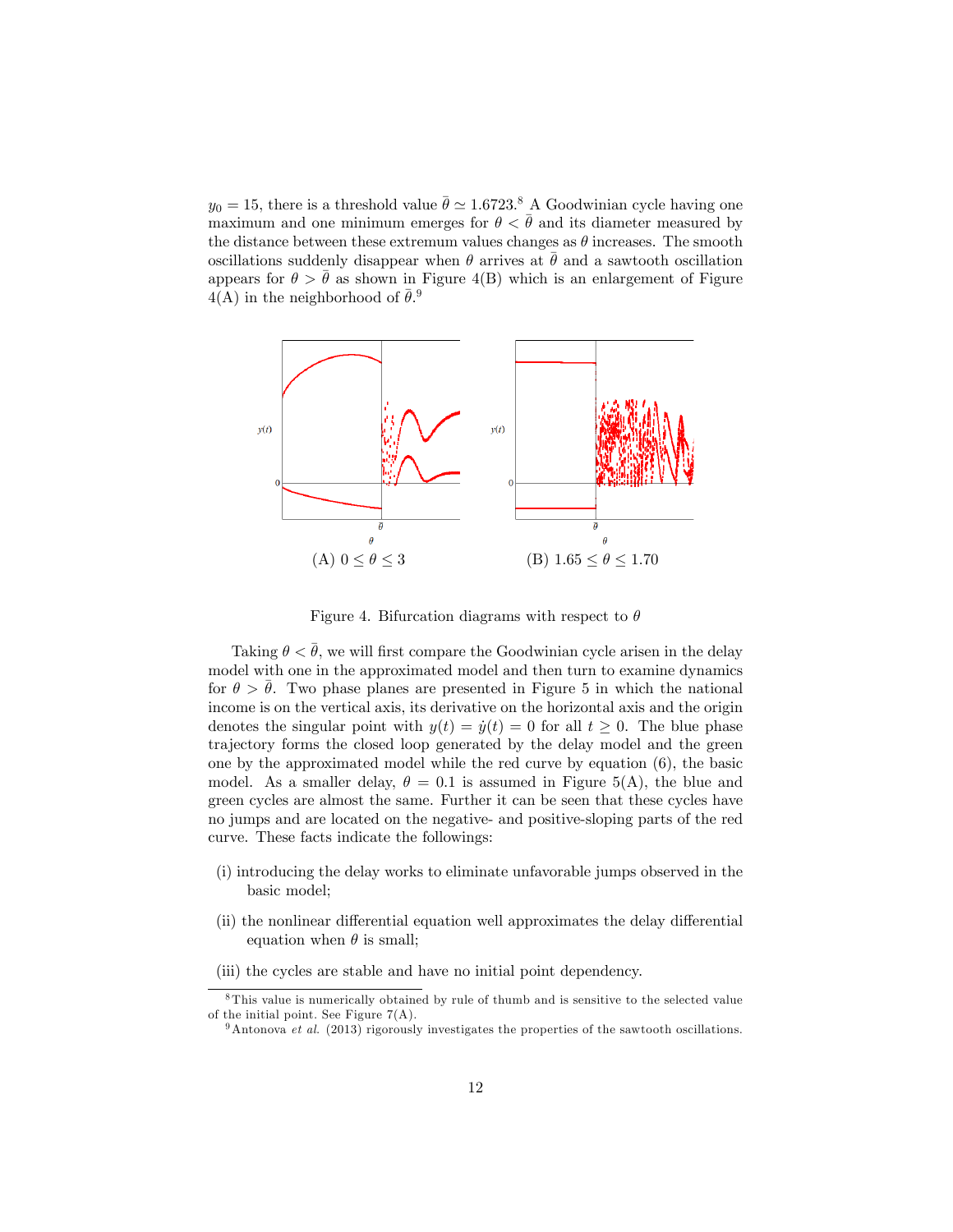These are the issues which Goodwin  $(1951)$  emphasizes. In Figure  $5(B)$  a larger delay is taken,  $\theta = 1$ , and it is observed that the delay model generates a Goodwinian cycle. It is also observed that although the approximated model still gives rise to an oscillatory movement, the resultant green cycle shows large differences from the blue cycle. This dissimilarity implies that the nonlinear differential equation  $(12)$  does not approximate the delay differential equation (7) anymore.



Figure 5. Delay Goodwinian and approximated oscillations

For much larger delay  $\theta > \bar{\theta}$ , the delay model does not generate a Goodwinian cycle but exhibits sawtooth oscillations as the basic model (2). Given  $y_0 = 15$ , the delay model (7) with different delays,  $\theta_1 = 1.71$  and  $\theta_2 = 2.1$  generates two different slow-rapid cycles, the blue cycle denoted by points  $abcdefgh$ and the black cycle by points  $ABCD$  as shown in Figure  $6(A)$ . Both take parallelogram-wise shaped forms and jump at points  $a, c, d$  and  $g$  or at A and C. These are the solutions of the delay model (2) with the same parameter values and indicate that there are more additional cycles corresponding to the different initial points.<sup>10</sup> Accordingly, its corresponding time trajectories have kinks as shown in Figure 6(B). The slow parts of the slow-rapid cycle are located exactly on the mirror-imaged N-shaped red curve described by the basic delay  $(2)$ .<sup>11</sup> The blue cycle has period  $t_e^1 - t_s^1 = \theta_1$  and amplitude  $y_M^1 - y_m^1 \simeq 1.87$  and the black cycle has period  $t_e^2 - t_s^2 = \theta_2$  and amplitude  $y_M^2 - y_m^2 \simeq 3.94$ . Notice that the minimum values  $y_m^1$  or  $y_m^2$  of the trajectory are positive and thus greater than the zero solution. The trajectories oscillate around some positive levels of output. On the other hand, the kinked trajectory in Figure 1(B) oscillates around the equilibrium level of national income. In all, contrary to Goodwin's

<sup>&</sup>lt;sup>10</sup> Strotz *et al.* (1953) describe "... we found...at least twenty-five other limit cycles." (p.398)

<sup>&</sup>lt;sup>11</sup> This has been already pointed out by Antonova et al. (2010). Furthermore, it is analytically shown by Antonova et al. (2013) that the sawtooth oscillations obtained with a positive delay satisfy the basic model (2) without delay.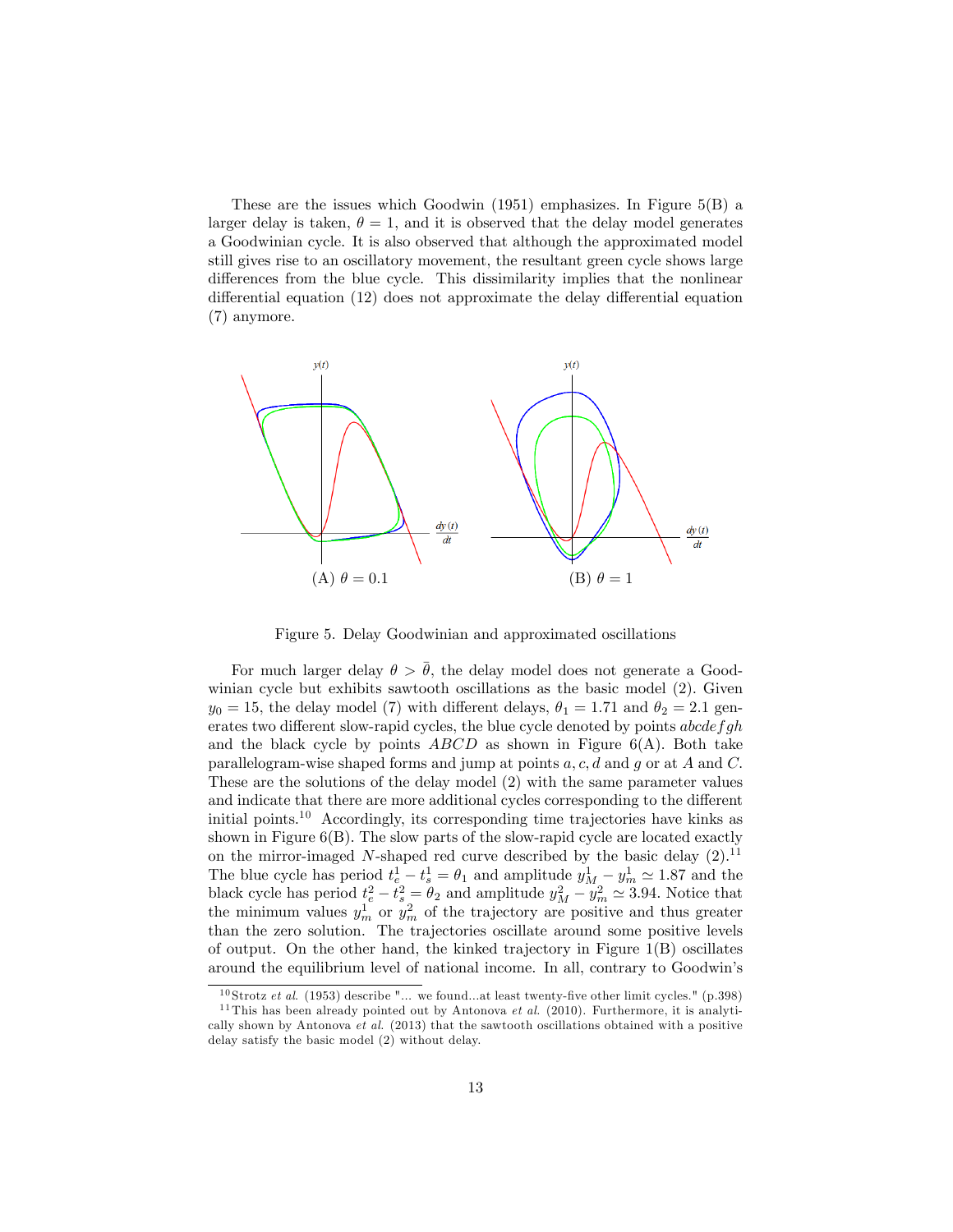intention, the delay model with a large value of  $\theta$  fails to eliminate discontinuous jumps.



Figure 6. Sawtooth oscillations with  $\theta = 2$ 

The critical value  $\bar{\theta}$  is numerically confirmed to have initial point dependency. Figures 7(A) and 7(B) depict the locus of negative  $y_0$  denoted as  $y_0^m$  and  $\bar{\theta}$ and the locus of positive  $y_0$  denoted as  $y_0^M$  and  $\bar{\theta}$  on which the Goodwinian cycle of the delay model just disappears. The critical values  $\bar{\theta}$  is obtained for  $y_0 = \pm 0.1$ ,  $\pm 0.5$  and integers from  $\pm 1$  to  $\pm 15$ . These 17 combinations are depicted as the red dots and the boundary curves are constructed by connecting these dots. Hence a Goodwinian cycle emerges for  $(y_0, \theta)$  in the yellow region and a sawtooth oscillation is born in the white region. Notice further the followings:

- (i) dynamics is almost symmetric with respect to  $y_0 = 0$ ;
- (ii) Goodwinian oscillations emerge for  $y_0 < y_0^m$  or  $y > y_0^M$ ;
- (iii) the interval  $[y_0^m, 0) \cup (0, y_0^M]$  becomes longer as  $\theta$  increases.

Figures  $8(A)$  and  $8(B)$  describe dependency of the resultant oscillations on  $y_0$ that change from  $\pm 0.01$  to  $\pm 3$  along the dotted horizontal line at  $\theta = 1$  in Figures  $7(A)$  and  $7(B)$ . The horizontal line crosses the loci of  $(y_0, \theta)$  approximately at  $y_0 = \pm 2$  (more precisely,  $y_0^m \simeq -2.05$  and  $y_0^M \simeq 1.98$ ). It is seen that the Goodwinian cycle has a constant diameter whereas the maximum and minimum values of the sawtooth oscillation are sensitive to the value of  $y_0$ . It is also seen that the threshold value  $\bar{\theta}$  seems to have an upper bound above which only the sawtooth oscillations appear regardless of the initial point. $12$ 

<sup>&</sup>lt;sup>12</sup> The changes of  $\bar{\theta}$  for a unit increase of  $y_0$  from 12 to 15 are 25/10000, 12/10000 and 6/10000. On the other hand, the changes  $\bar{\theta}$  for a unit decrease of y<sub>0</sub> from -12 to -15 are  $28/10000$ ,  $23/10000$  and  $21/10000$ . The marginal changes are decreasing.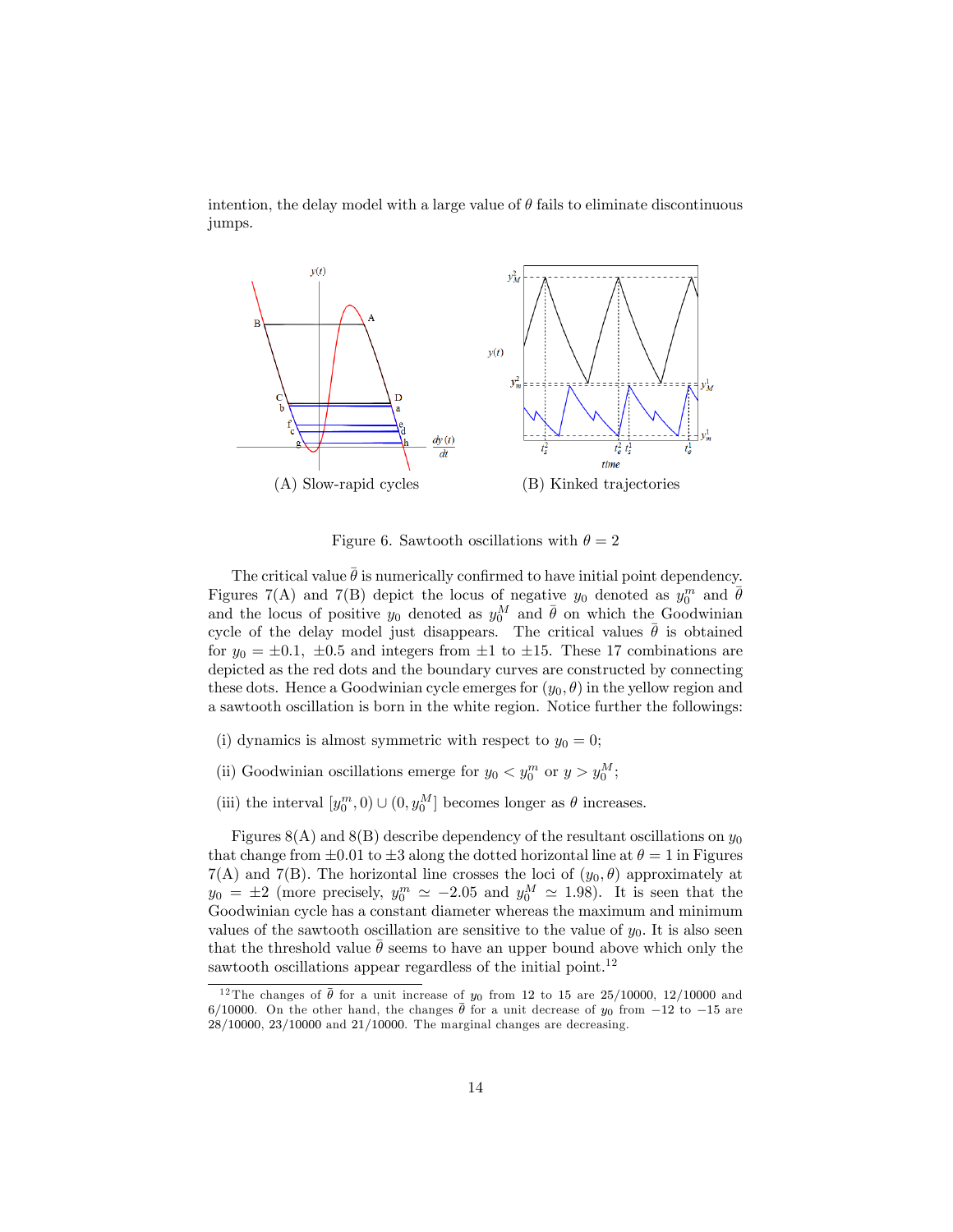**Proposition 2** If  $\nu > \varepsilon$ , then the delay model gives rise to a Goodwinian cycle if  $\theta < \bar{\theta}$  and a sawtooth oscillation if  $\theta > \bar{\theta}$  where the critical value  $\bar{\theta}$  positively depends on the initial point  $y_0$ .



Fgure 7. Boundary curves between Goodwinian and sawtooth ocillations



Figure 8. Initial point dependency of two oscillations wth  $\theta = 1$ 

## 3.2 Consumption Delay

Goodwin (1951) introduces the investment delay in order to "come closer to reality" in which discontinuous jumps are not observed. Although he did not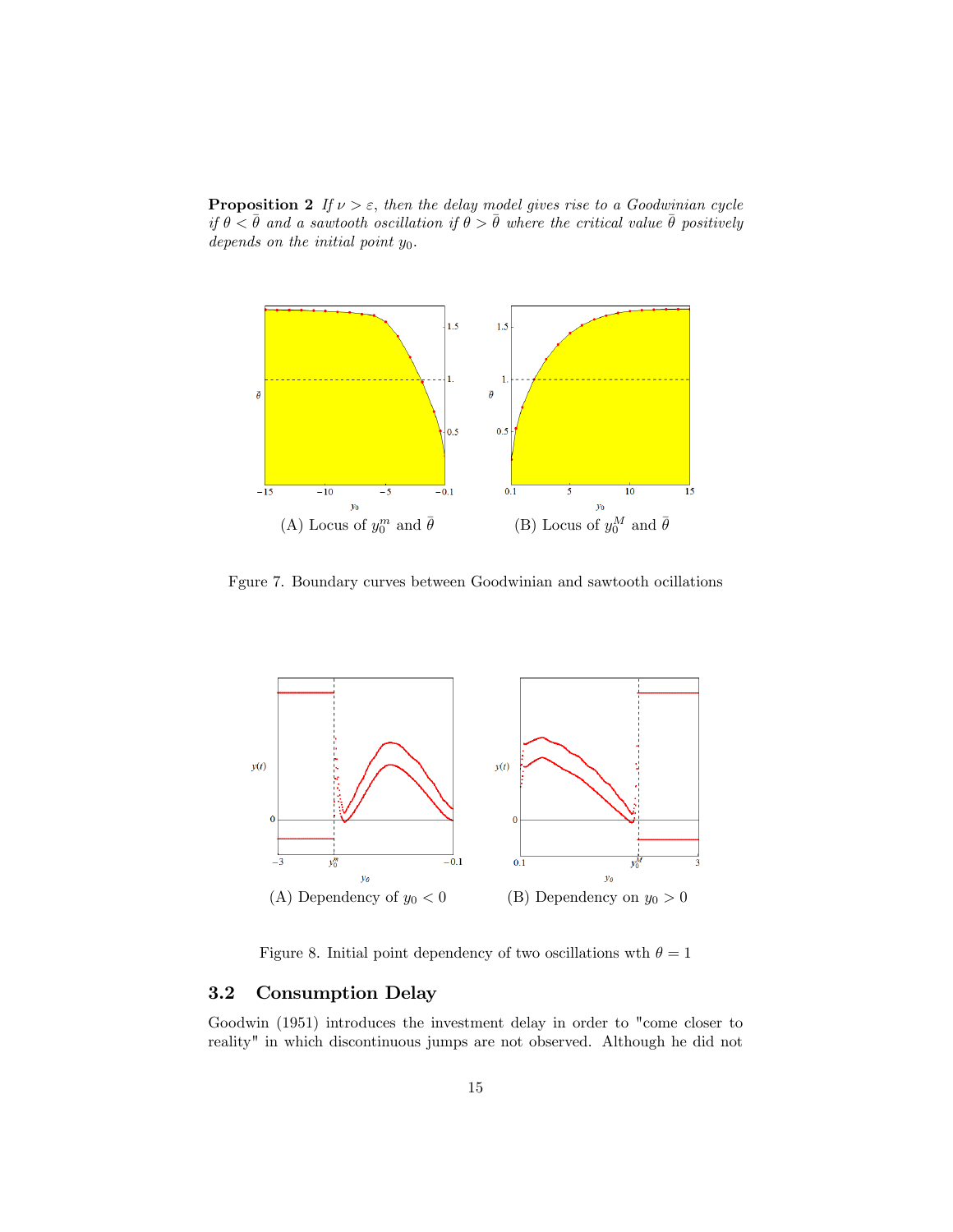examine the delay model, our numerical results indicate that his attempt is half-success and half-failure because smooth oscillations without jumps are obtained for  $\theta < \bar{\theta}$  and sawtooth oscillations are still obtained for  $\theta > \bar{\theta}$ . In order to improve Goodwin's delay model (7), we introduce, in addition to the investment delay, a consumption delay with two reasons. First, as seen in the classical multiplier-acclerator models like Samuelson (1939) and Hicks (1950), it is natural to assume that current consumption is determined by the income in the past periods. Second, according to Sordi and Vercelli (2006), Goodwin (1946) takes into account a fixed delay between consumption expenditure and income generation to construct an earlier version of Goodwin business cycle model. However, for only analytical simplicity, in this study, we deal with the special case where the consumption delay denoted as  $\sigma$  is identical with the investment delay,  $\sigma = \theta$ .<sup>13</sup> Equation (7) is now modified to

$$
\varepsilon \dot{y}(t) - \varphi(\dot{y}(t-\theta)) + (1-\alpha)y(t-\theta) = 0.
$$
 (13)

#### 3.2.1 Local Stability

The linear version of equation (13) is

$$
\varepsilon \dot{y}(t) - \nu \dot{y}(t - \theta) + (1 - \alpha)y(t - \theta) = 0.
$$

or

$$
\dot{y}(t) - a\dot{y}(t - \theta) + by(t - \theta) = 0
$$

where a and b are already defined in  $(9)$ . The corresponding characteristic equation is

$$
\lambda - a\lambda e^{-\lambda \theta} + b e^{-\lambda \theta} = 0. \tag{14}
$$

Due to Freedman and Kuang (1991, Theorem 1.2) again, we have the following:

**Lemma 3** If  $\nu > \varepsilon$ , then the zero solution of equation (13) is locally unstable for all  $\theta > 0$ .

In the following discussions we assume  $\nu < \varepsilon$  or  $a < 1$  for a while. It is easily checked that  $\lambda = 0$  is not a solution of equation (14) as  $b > 0$ . Hence if stability of the zero solution of equation (13) switches at  $\theta = \theta$ , then equation (14) must have a pair of pure conjugate imaginary roots. In order to check stability switches, we now suppose that  $\lambda = i\omega$  with  $\omega > 0$  is a root of equation (14) for  $\theta = \tilde{\theta} > 0.$ 

Substituting this root into the characteristic equation (14) and separating the real and imaginary parts give

$$
-a\omega\sin\omega\theta + b\cos\omega\theta = 0
$$
  
\n
$$
a\omega\cos\omega\theta + b\sin\omega\theta = \omega.
$$
\n(15)

<sup>&</sup>lt;sup>13</sup>A general case of  $\sigma \neq \theta, \sigma > 0, \theta > 0$  and a special case of  $\theta = 0, \sigma > 0$  are fully considered in Matsumoto and Szidarovszky (2014).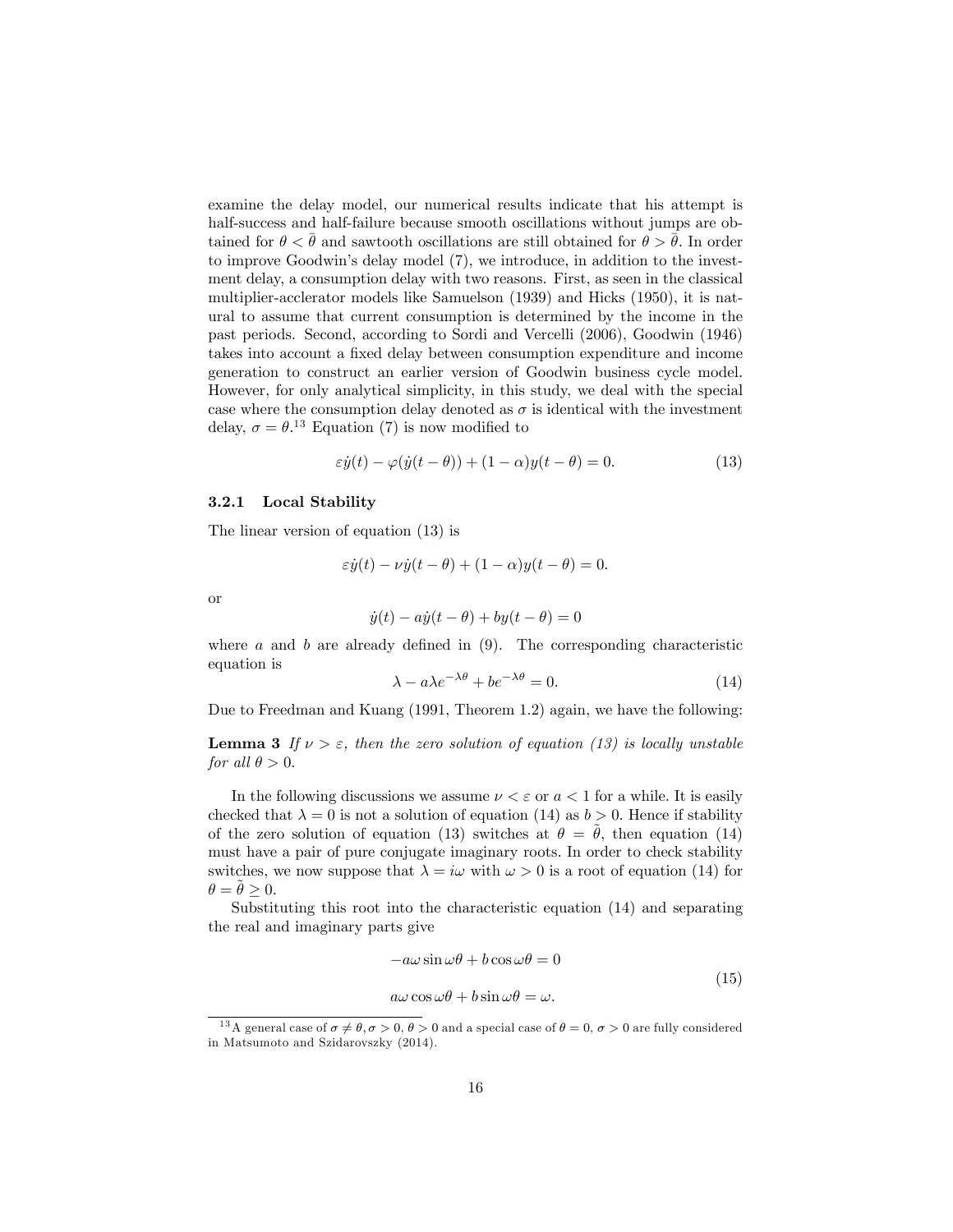Squaring both equations and adding them together, we obtain

$$
a^2\omega^2 + b^2 = \omega^2.
$$

Hence

$$
\omega^2 = \frac{b^2}{1 - a^2} > 0
$$

which implies that purely imaginary roots of equation  $(14)$  exist,

$$
\omega = \frac{b}{\sqrt{1 - a^2}} > 0.
$$

From (15), we have

$$
\sin \omega \theta = \frac{b\omega}{a^2 \omega^2 + b^2} > 0 \tag{16}
$$

and

$$
\cos \omega \theta = \frac{a\omega^2}{a^2 \omega^2 + b^2} > 0. \tag{17}
$$

Hence the inequalities imply that there is a unique  $\omega\theta$ ,  $0 < \omega\theta < \pi/2$  for which both equations (16) and (17) hold. Solving these equations for  $\theta$  yields

$$
\theta = \frac{1}{\omega} \left[ \sin^{-1} \left( \frac{b\omega}{a^2 \omega^2 + b^2} \right) + 2n\pi \right]
$$

$$
= \frac{\sqrt{\varepsilon^2 - \nu^2}}{1 - \alpha} \left[ \sin^{-1} \left( \frac{\sqrt{\varepsilon^2 - \nu^2}}{\varepsilon} \right) + 2n\pi \right]
$$

$$
\theta = \frac{1}{\omega} \left[ \cos^{-1} \left( \frac{a\omega^2}{a^2 \omega^2 + b^2} \right) + 2n\pi \right]
$$

$$
(18)
$$

or

$$
\theta = \frac{1}{\omega} \left[ \cos^{-1} \left( \frac{a\omega^2}{a^2 \omega^2 + b^2} \right) + 2n\pi \right]
$$

$$
= \frac{\sqrt{\varepsilon^2 - \nu^2}}{1 - \alpha} \left[ \cos^{-1} \left( \frac{\nu}{\varepsilon} \right) + 2n\pi \right]
$$
(19)

Notice that equations  $(18)$  and  $(19)$  have different forms giving the same value of  $\theta$  for which the stability switch takes place.

We determine the sign of the real part of the derivative of  $\lambda$  at the stability switches. Since  $\lambda$  is  $\theta$ -dependent, differentiating (14) with respect to  $\theta$  yields

$$
\left\{1 - (b\theta + a(1 - \lambda\theta))e^{-\lambda\theta}\right\}\frac{d\lambda}{d\theta} - \lambda(b - a\lambda)e^{-\lambda\theta} = 0.
$$

Solving this, only for convenience, for  $(d\lambda/d\sigma)^{-1}$ , we have

$$
\left(\frac{d\lambda}{d\theta}\right)^{-1} = \frac{e^{\lambda\theta} - (b\theta + a(1 - \lambda\theta))}{\lambda(b - a\lambda)}.
$$

Notice that from (14),

$$
e^{\lambda \theta} = \frac{a\lambda - b}{\lambda},
$$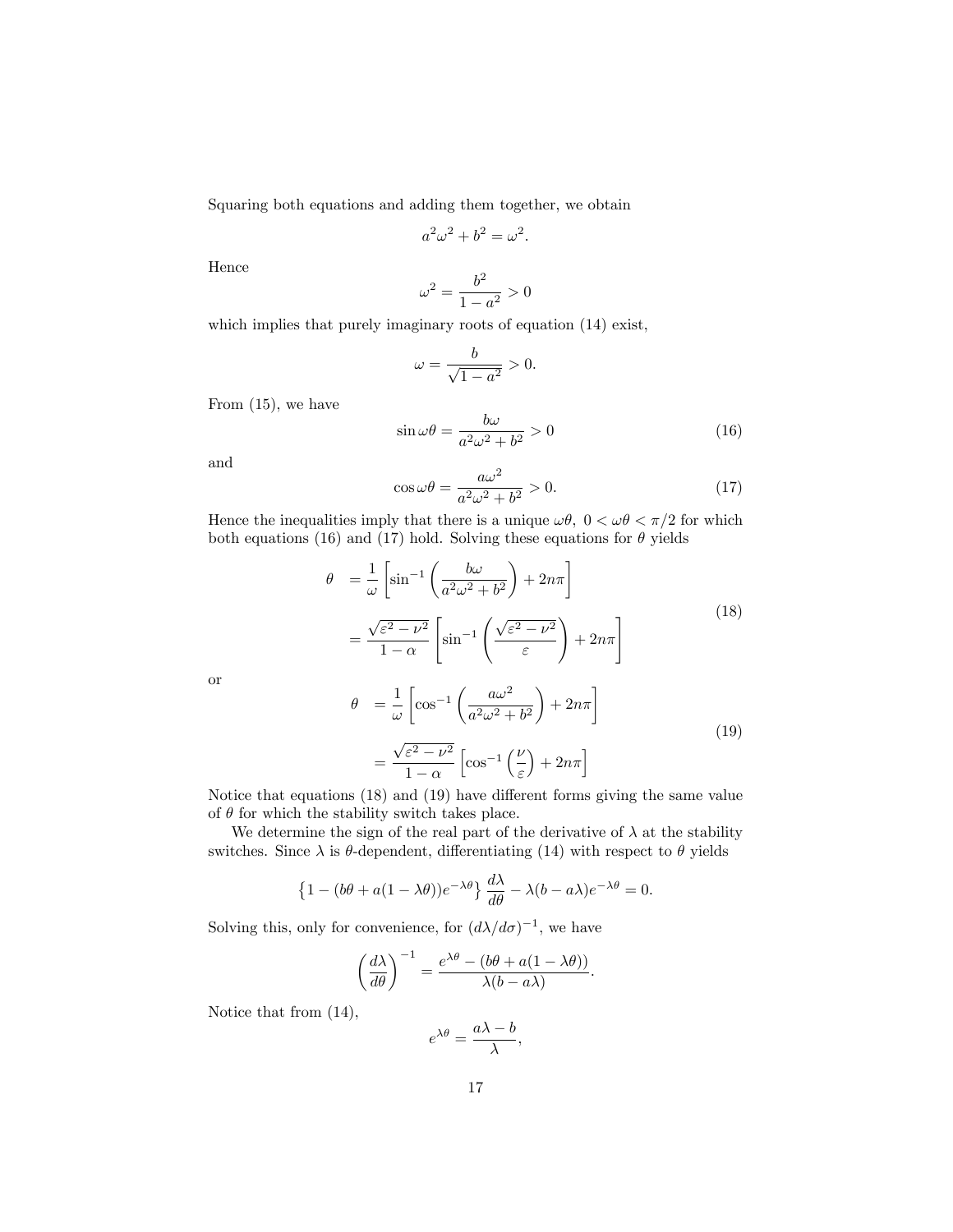therefore, for  $\lambda = i\omega$ ,

$$
\operatorname{Re}\left[\left(\frac{d\lambda}{d\theta}\right)^{-1}\right] = \frac{b^2}{\omega^2\left((a\omega)^2 + b^2\right)} > 0.
$$

This inequality implies that the only crossing with the imaginary axis is from left to right as  $\theta$  increases. That is, stability is lost at the smallest stability switch and it cannot be regained later. As seen in the left part of Figure 9, the locus described by equation (18) or (19) divides the first quadrant of the  $(\nu, \theta)$ plane into two regions. The zero solution is locally stable under a positive delay in the region below this locus and locally unstable in the region above. In other words, a stability switch occurs on this locus which we call the partition curve.

**Lemma 4** If  $\nu < \varepsilon$ , then stability of the zero solution of (13) is switched to instability at  $\theta = \theta_s$  where





Figure 8. Partition curve and stability region

Lemmas 3 and 4 together imply the local stability condition of the zero solution of the delay model (13) as follows:

**Theorem 4** The zero solution of the delay model (13) is locally unstable if  $\nu > \varepsilon$ while it is locally asymptotically stable for  $(\nu, \theta)$  in the yellow region below the partition curve and loses stability on the curve.

### 3.2.2 Global Stability

We examine the delay effects on global stability and start with the case where the zero solution is locally stable. We address the following questions: does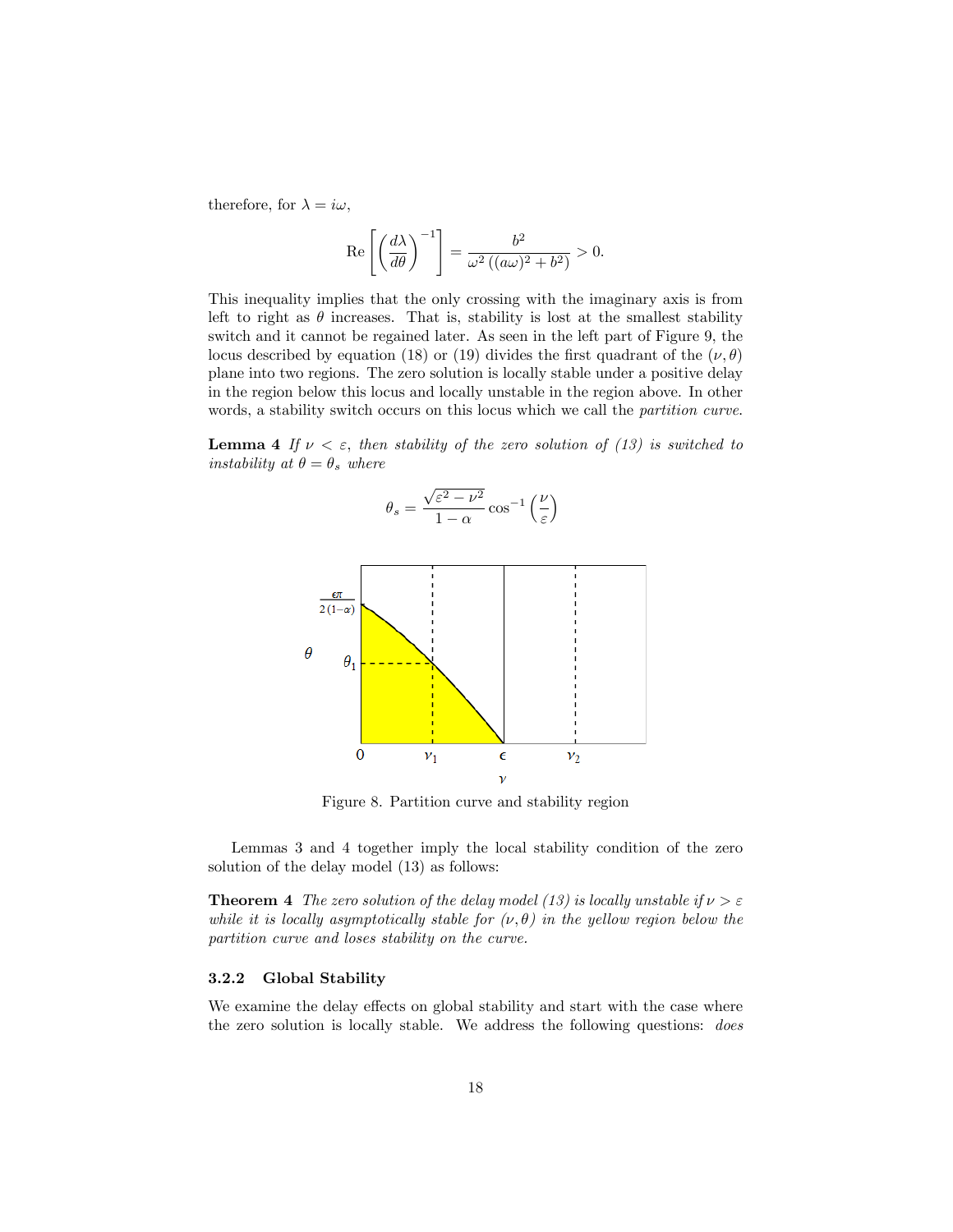it destabilize the locally stable zero solution and if so, then what kind of global dynamics the delay model (13) can have.

Taking  $\nu_1 = 0.25$  with other parameter values specified in Assumption 1 that yields  $a < 1$ , we increase the value of  $\theta$  along the vertical dotted line at  $\nu = \nu_1$  in Figure 8. The threshold value  $\theta_1 = 5\sqrt{3}\pi/12 (\simeq 2.267)$  is the point at which the vertical dotted line crosses the partition curve. To see how the delay affects global dynamics, we obtain bifurcation diagrams with respect to  $\theta$  with three different initial points  $y_0$ , in the same way as shown in Figure 3. To highlight the dissimilarities among these diagrams, we restrict the domain of  $\theta$  to a very small interval,  $[\theta_m, \theta_M]$  with  $\theta_m = \theta_1 - 0.145$  and  $\theta_M = \theta_1 + 0.105$ . The numerical results with three different initial points are presented in Figure  $10(A)$  where the red curve is obtained with  $y_0 = 0.1$ , the blue with  $y_0 = 1.5$ and the green with  $y_0 = 5$ . The green curve is plotted first, the blue one is then put on it and finally the red is over these two diagrams. The green curve seems to jump at  $\theta = \theta_0 \simeq 2.18$  and so does the blue curve for  $\theta = \tilde{\theta} \simeq 2.23^{14}$  The followings are observed:

- (i) For  $\theta < \theta_0$ , all the three curves are identical with the horizontal axis implying that all converge irrespective of the initial values;
- (ii) For  $\theta_0 \le \theta < \theta$ , the red and blue curves are still on the horizontal axis but the green curve bifurcates to two upper and lower branches, implying that a limit cycle emerges;
- (iii) For  $\tilde{\theta} < \theta < \theta_1$ , the red curve is still on the horizontal axis while the blue curve bifurcates to two branches which are exactly on the green branches;
- (iv) For  $\theta > \theta_1$ , the red curve bifurcates to two branches implying that all the three curves are identical again irrespective of the initial values.

The critical value  $\hat{\theta}$  depends on the initial value of  $y_0$ . This dependency is described by the negative-sloping curve in Figure  $10(B)$ . The nine dotted points in red are numerically obtained and the curve is constructed by connecting these points. It is seen that  $\hat{\theta}(y_0)$  gets closer to  $\theta_0$  as  $y_0$  increases and to  $\theta_1$  as  $y_0$ decreases to zero.<sup>15</sup>

**Proposition 3** If  $\nu \leq \varepsilon$  and the initial function takes an initial point close to 0 at  $t \leq 0$ , then the zero solution is locally stable for  $\theta < \tilde{\theta}$ , its stability is lost at  $\theta = \theta$  and then it bifurcates to a limit cycle with increasing amplitude as  $\theta$ increases further.

<sup>15</sup>It it also obtained that  $\tilde{\theta}(y_0) \simeq 2.2664$  for  $y_0 = 0.05$  and  $\tilde{\theta}(y_0) \simeq 2.2668$  for  $y_0 = 0.01$ .

<sup>&</sup>lt;sup>14</sup>It seems that the zero point jumps to a limit cycle just after it loses stability at  $\theta = \theta_0$  or  $\theta = \tilde{\theta}$ . However, it does not jump but bifurcates to the cycle via the supercritical bifurcation in the very small (almost invisible) parameter interval of  $\theta$ .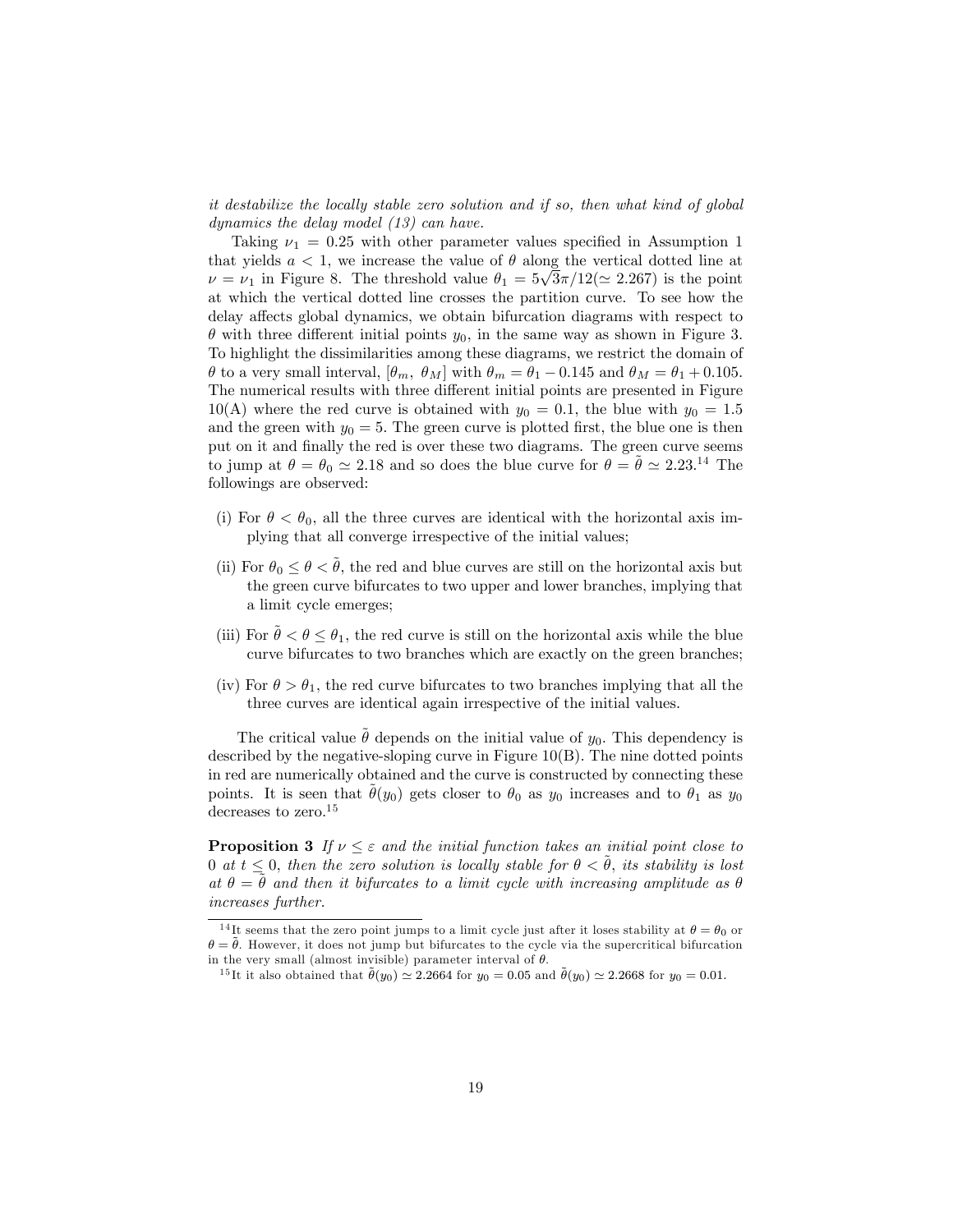

Figure 10. Goodwinian cycle for  $\nu < \varepsilon$ 

In the second simulation we increase the value of  $\nu$  to  $\nu_2 = 0.75$  and deal with the unstable case. Two different initial functions are selected and accordingly, two bifurcation diagrams are illustrated in Figure  $11(A)$  in which the zero solution is locally unstable and no stability switch occurs. The diagram colored in blue has the initial point  $y_0 = 0.1$  and the red one has  $y_0 = 1.1$ . The former is located on the latter. Notice that the two diagrams are different in the interval  $[\theta_L, \theta_H]$  and identical otherwise. The extreme values of the interval have initial point dependency and the dependency is numerically confirmed in Figure  $11(B)$ where the red curve is a locus of  $\theta_L(y_0)$ , the blue curve is a locus of  $\theta_H(y_0)$  and the vertical dotted line stands at  $\bar{y}_0 \simeq 0.1714^{16}$  In Figure 11(A), since  $y_0 = 0.1$ is assumed, the extreme values are calculated as  $\theta_L \simeq 1.554$  and  $\theta_H \simeq 2.254$ . From the numerical results that are conducted under  $\alpha = 0.8$ ,  $\varepsilon = 0.5$ ,  $\nu = 0.75$ , we have the following three issues:

- (i) A Goodwinian oscillation (i.e., red curve) coexists with a sawtooth oscillation (i.e., blue curve) for  $\theta$  in the interval  $[\theta_L, \theta_H]$  if  $y_0 \le \bar{y}_0$ ;
- (ii) For  $\theta < \theta_L$  or  $\theta > \theta_H$ , the two diagrams are identical, implying that only the Goodwinian cycle emerges.
- (iii) Only Goodwinian cycle emerges if  $y_0 > \bar{y}_0$ .

**Proposition 4** If  $\nu > \varepsilon$ , then the delay model (13) generates a Goodwinian cycle unless the initial point is in a neighborhood of the locally unstable zero solution.

 $16$  This value could depend on the specification of the model's parameters.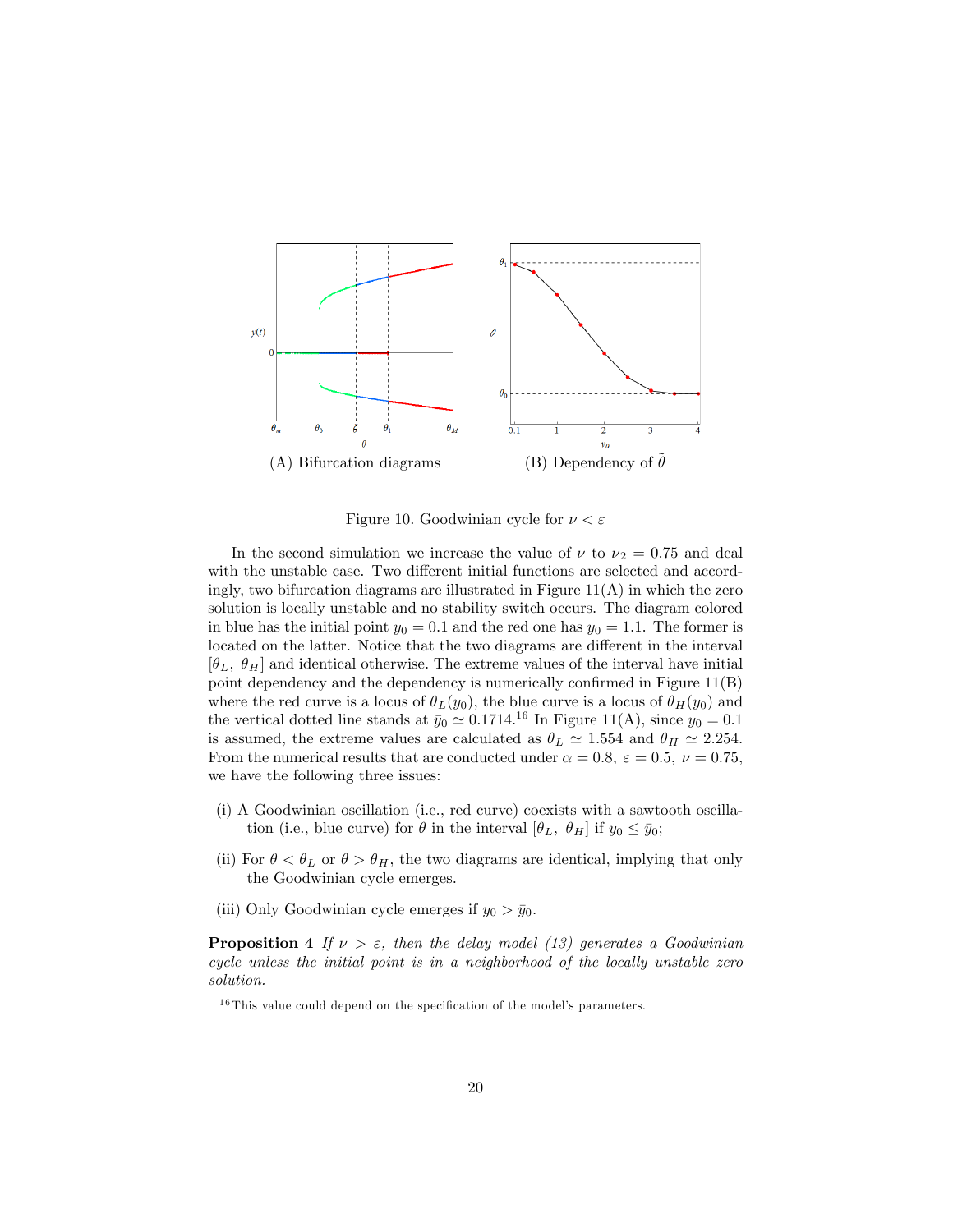

Figure 11. Goodwinian cycle for  $\nu > \varepsilon$ 

## 4 Concluding Remarks

We have reconsidered the dynamics of Goodwin's multiplier-accelerator model with fixed delays. As a benchmark, the basic model that has no delays is investigated. It is shown that its steady state is locally and globally stable when the product of the marginal propensity to invest and the adjustment coefficient of the national income dynamic process is less than unity. It is also shown that a stable rapid-slow cycle with discontinuous jumps emerges when it is locally unstable. Following the spirit of Goodwin, we introduce the investment delay and obtain the following results. It is first confirmed that the local stability condition of the basic model still holds in the delay model. This means that the delay has no effects on the local behavior. However the delay definitely affects the global behavior. Second, the delay prolongs the convergence of the stable time trajectories and makes trajectories kinked. There is a threshold value of the delay, and the time trajectories are smooth (i.e., no sudden changes) for the delay less than this value and kinked for larger delay. Furthermore, the threshold value has an initial point dependency. Following the spirit of Hicks, we add the consumption delay and find that the time trajectory has an initial point dependency and the stable limit cycle can coexist with the convergent stable point when the steady state is locally stable. In the case of locally unstable steady state, the smooth trajectory can coexist with the sawtooth oscillations for relatively small values of the delay and only the smooth trajectory emerges for larger values.

From the numerical point of view, we can demonstrate that the delay matters in the motion of macroeconomic variables like the national income. However, from the analytical point of view, we still have some open questions. In particular, it is unclear why the sudden change of oscillations from the smooth motion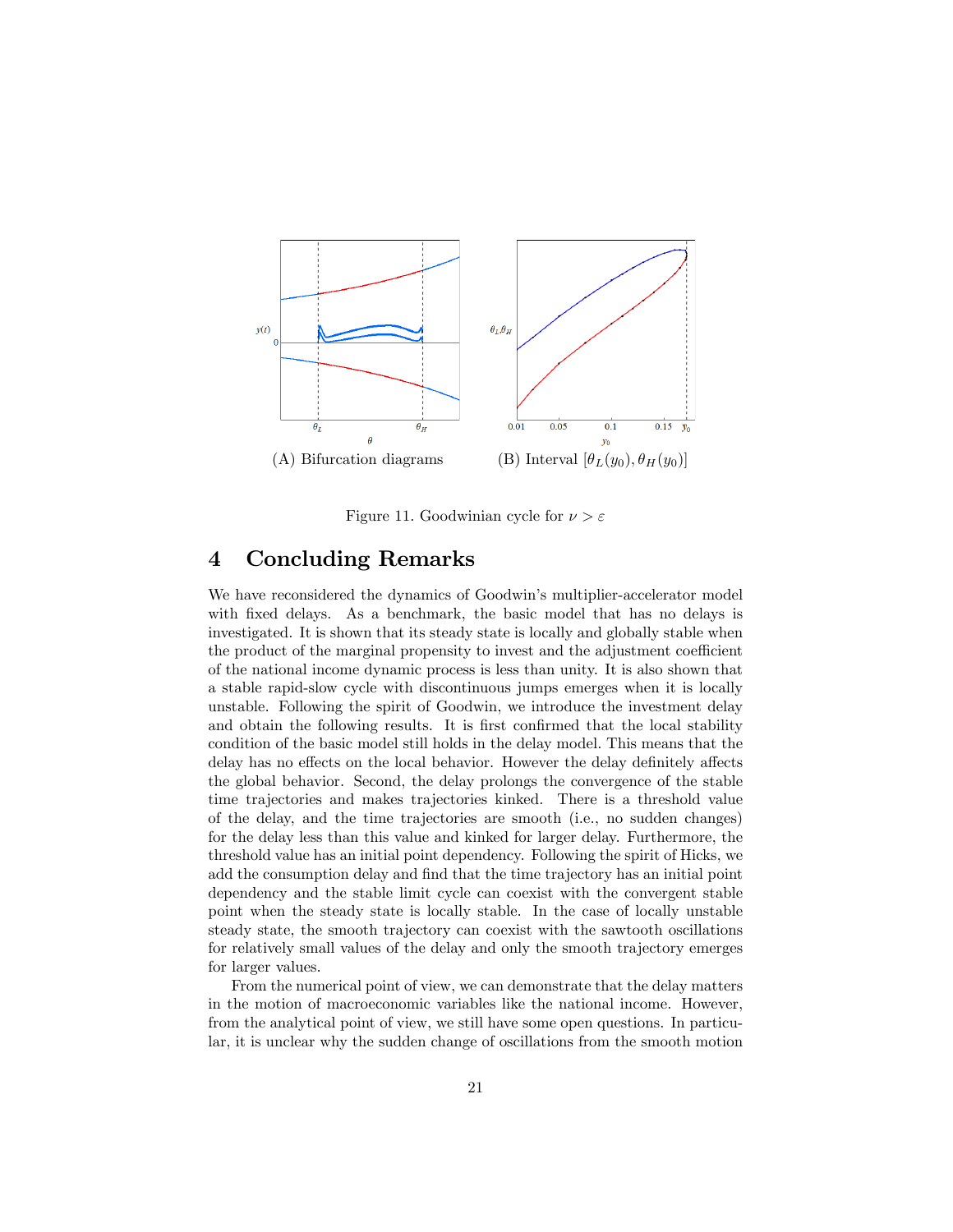to zigzag motion occurs when the investment delay is involved. It is also unclear why is there an interval in which the smooth and sawtooth oscillations coexist when investment and consumption delays are present. These are what we will address in a future study.